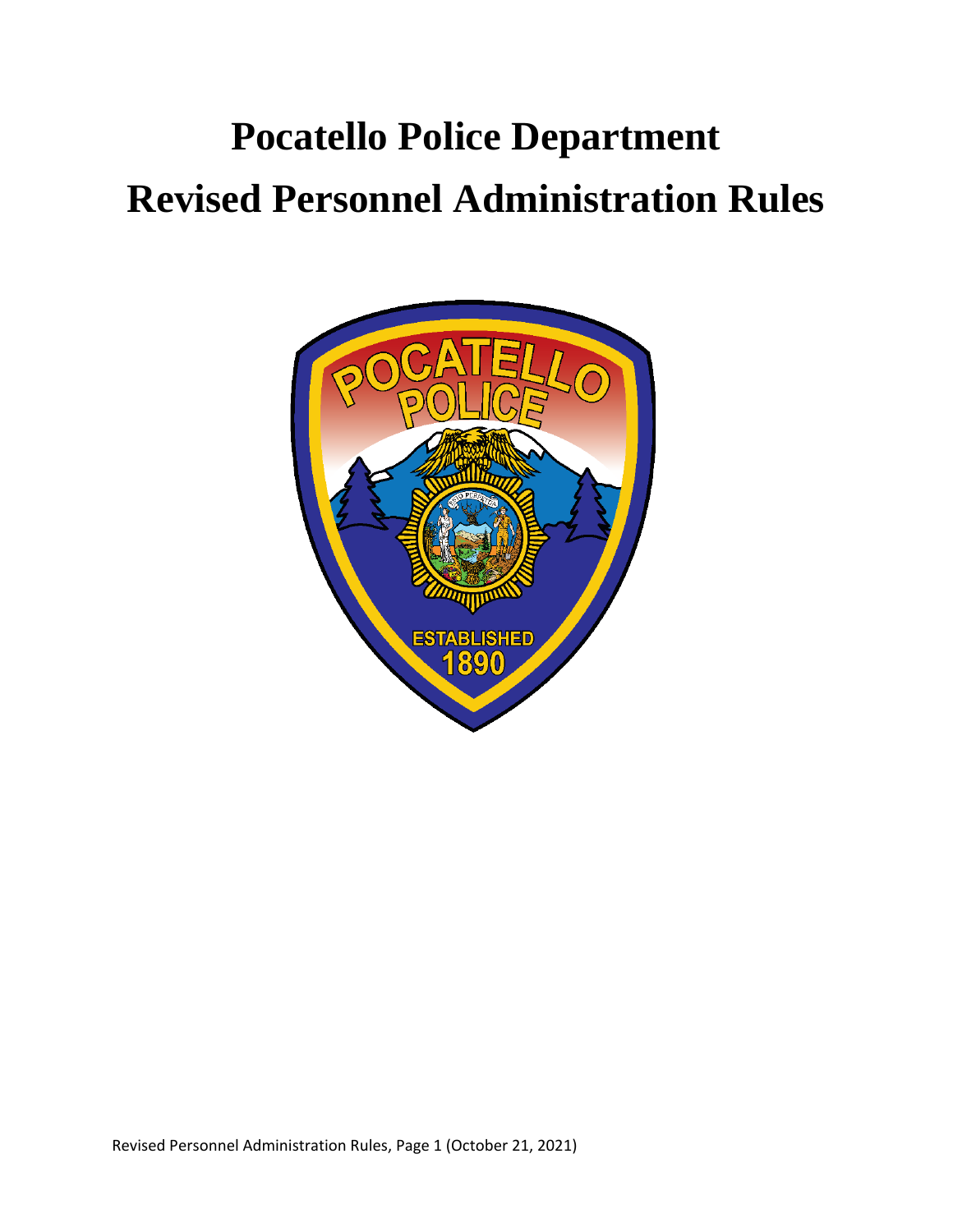Nothing in these rules will be used to discriminate against any person on the basis of race, color, sex, age, disability, religion, sexual orientation, national origin, or political affiliation. The term "working day" refers to Monday through Friday when used throughout these rules. The term "accredited service" is defined as actual time on the job.

- 1. These rules shall apply to all positions within the police department.
- 2. The designated representative of the Human Resources Department of the City of Pocatello is charged with administering the rules contained herein.
- 3. Except as may hereafter be provided by amendments to these rules and regulations or City ordinances, all promotions or continuance of employment in the police department shall be made on the basis of competitive examination to enable the Human Resources Department of the City of Pocatello to certify the results of the examination process. Such examinations may be written, oral, practical, physical, or any combination thereof.
- 4. To the extent that these rules may conflict with any other rule, policy, or law duly adopted by the City of Pocatello, these rules shall be controlling. If any employment matter is not addressed, the police department employee should refer to such other rules, regulations, resolutions, ordinances, or other sections of the collective bargaining agreement.

#### **RULE 1**

#### **HIRING**

#### **Section 1- APPOINTMENT OF CHIEF OF POLICE**

The position of Chief of Police is expressly exempted from the classified sworn police positions, and all appointments to the position shall be made by the Chief Executive Officer of the City. A member of the bargaining unit will be selected by the Chief Executive Officer to serve on any selection committee formed, by the CEO, for the purpose of aiding in the selection of a Chief of Police. Appointments to the position of Chief of Police may be made from applicants in the sworn police positions from within the department or through the adopted selection procedures for applicants outside the department.

#### **Section 2- WHEN THE CHIEF OF POLICE POSITION IS VACATED**

When an existing Chief of Police, who was originally appointed from within the sworn police positions of the department, voluntarily resigns the position of Chief, he or she has the option of returning to the position they previously held, within the department. In the event that position has been filled the officer then holding that position may, if necessary, be reduced to their previous rank in order that the resigning Chief may be restored to his or her former seniority and rank in the department. The officer whose rank is reduced shall be restored to the previous rank from which they were reduced upon the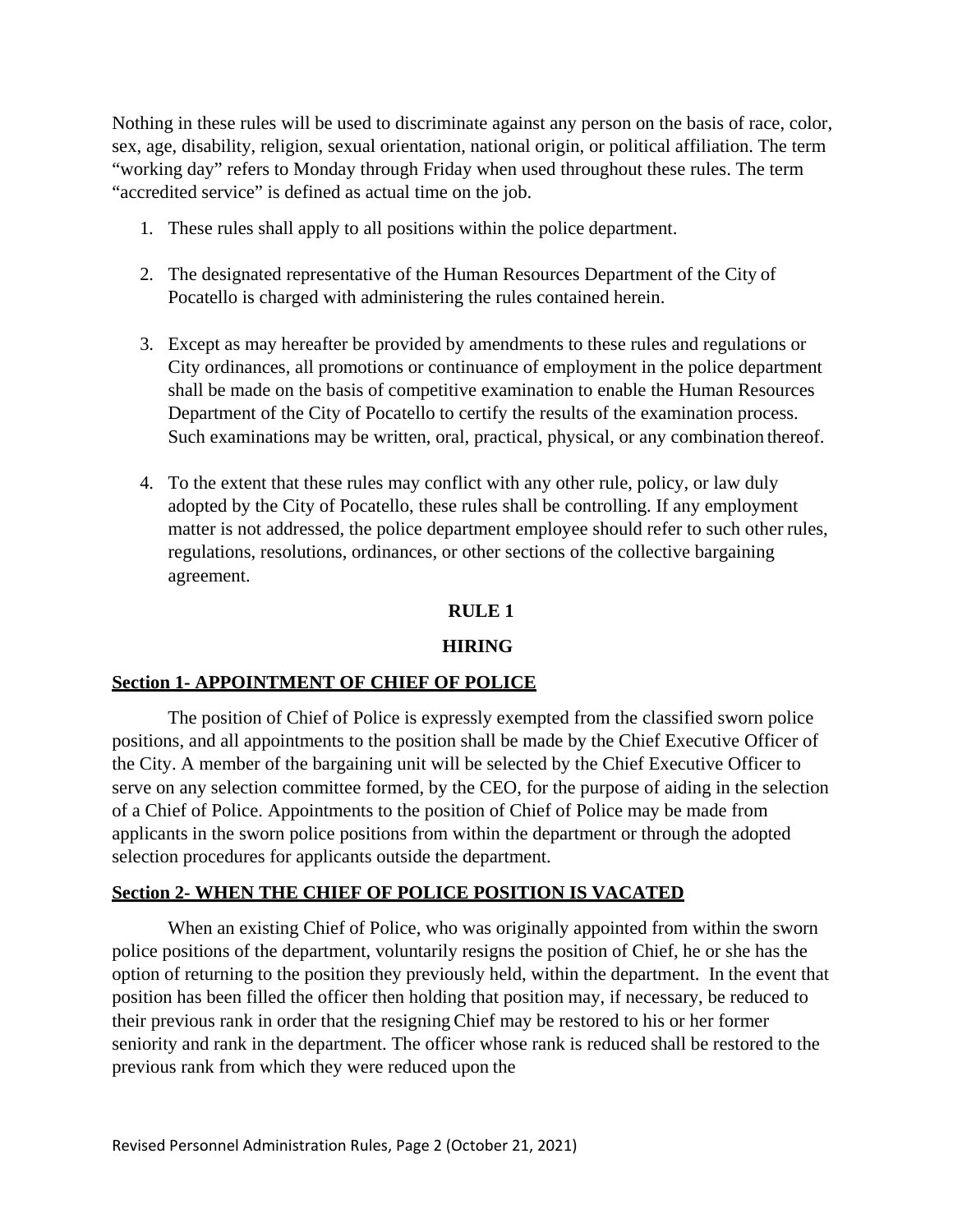next opening of a position within that rank, without testing or compliance with any other hiring requirements.

# **Section 3- APPOINTING AUTHORITY**

The Chief of Police is designated as the Appointing Authority, subject to the rules of the Personnel Administration Rules and department policy. The Chief of Police shall appoint the following sworn police positions within the police department:

> Police Officer Corporal Sergeant Lieutenant Captain Major

The Chief of Police shall also appoint any non-sworn police positions deemed necessary as determined by the City Council through established and approved staffing levels and job descriptions.

The rank of Major, when vacant, will be appointed by the Chief of Police from existing staff members who hold the rank of Captain. The Chief of Police will make the appointment based on a review of personnel records, performance, with concurrence of the Chief Executive Officer of the City.

## **Section 4- JOB DESCRIPTIONS**

The job descriptions adopted by the City Council, through its delegated representative, for non-sworn positions within the department shall establish the standards and qualifications for each non-sworn position.

#### **Section 5- RECRUITMENT**

See policy 1000 of the current PPD Policy Manual

## **Section 6- WORKFORCE RECRUITMENT PLAN**

See policy 1000 of the current PPD Policy Manual

## **Section 7- EMPLOYEE STANDARDS**

See policy 1000 of the current PPD Policy Manual

## **Section 8- MINIMUM STANDARDS FOR SWORN POSITIONS**

See policy 1000 of the current PPD Policy Manual

Revised Personnel Administration Rules, Page 3 (October 21, 2021)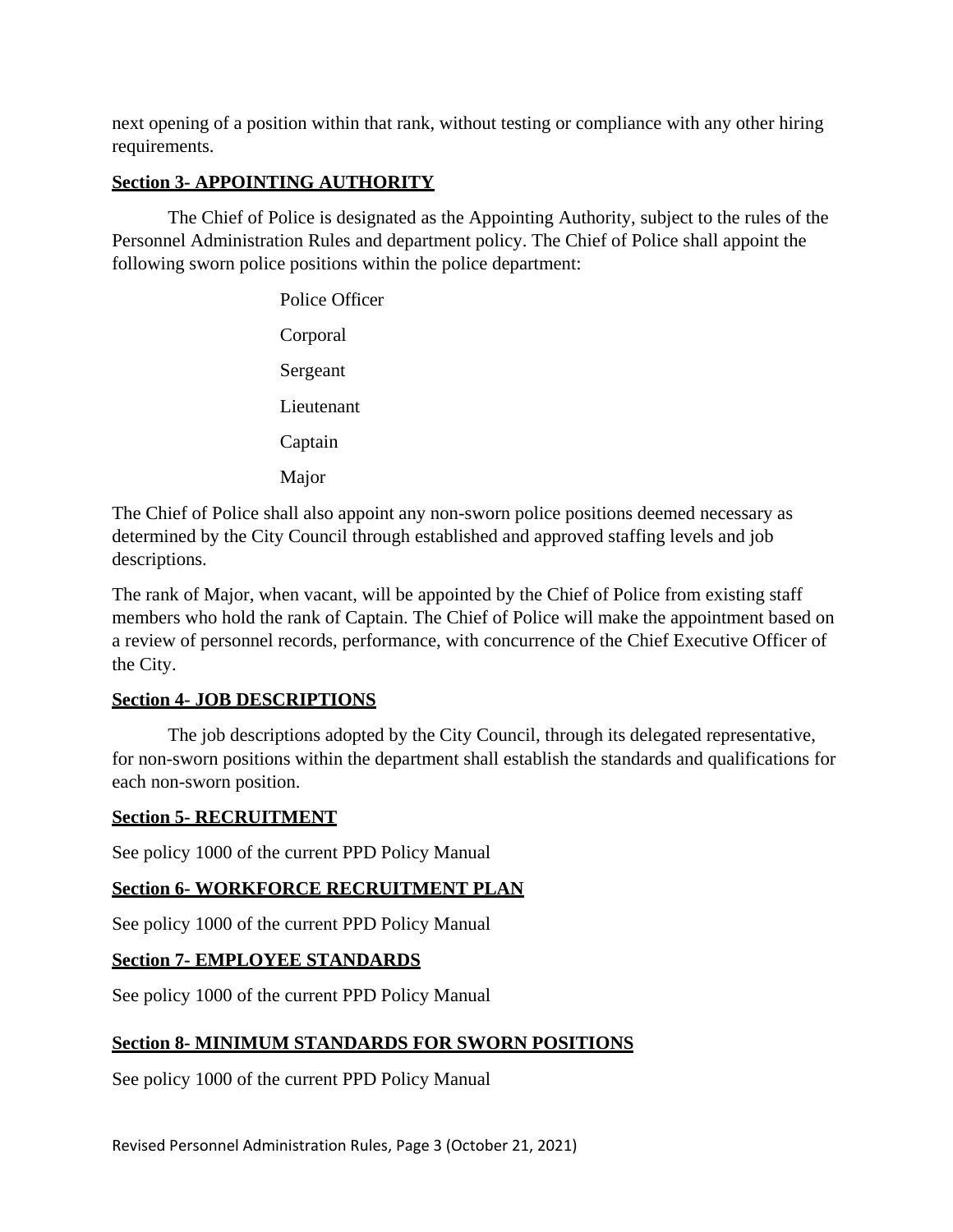## **Section 9- MINIMUM STANDARDS FOR NON-SWORN POSITIONS**

See policy 1000 of the current PPD Policy Manual

#### **Section 10- HIRING PROCEDURES FOR SWORN POSITIONS**

See policy 1000 of the current PPD Policy Manual. Additionally, a sworn bargaining unit member selected by the bargaining unit will be appointed to participate in the oral interview portion of the selection process. They will have the right to be involved in the discussion, and provide input, as to the applicant's performance on the interview and the applicant's suitability to be appointed to the position for which the applicant is being considered. The participating bargaining unit member shall not have the power to vote, select or circumvent in any manner the selection made by the Chief of Police.

#### **Section 11- HIRING PROCEDURES FOR NON-SWORN POSITIONS**

See policy 1000 of the current PPD Policy Manual. Additionally, a bargaining unit member may be appointed by the bargaining unit to participate in the oral interview portion of the selection process of non-sworn applicants. Such bargaining unit member shall have the right to be involved in the discussion, and provide input, as to the non-sworn applicant's performance in the interview and the applicant's suitability to be appointed to the position for which they are being considered. The participating bargaining unit member shall not have the power to vote, select or circumvent in any manner the selection made by the Chief of Police.

#### **Section 12- SELECTION/REJECTION CRITERIA**

See policy 1000 of the current PPD Policy Manual

## **Section 13- PSYCHOLOGICAL SUITABILITY ASSESSMENT**

See policy 1000 of the current PPD Policy Manual

## **Section 14- RETENTION OF APPLICANT FILES**

See policy 1000 of the current PPD Policy Manual

## **Section 15- INITIAL SWORN OFFICER APPOINMENT DEFINITION**

An initial appointment in the sworn police services refers to an appointment to the position of Police Officer 3rd Class or lateral in accordance with section 19.

#### **Section 16- INITIAL APPOINTMENT ENTRY LEVEL EXAMINATION**

Entry level written examinations will be given as deemed necessary by the Chief of Police or as required by these rules. Each entry level applicant is required to score a minimum score of 70% on the initial written examination to be given further consideration for appointment to a position with the PPD.

A. Persons whose initial applications have been accepted pursuant to these rules will be eligible to take the initial examination and shall be notified of the specific time and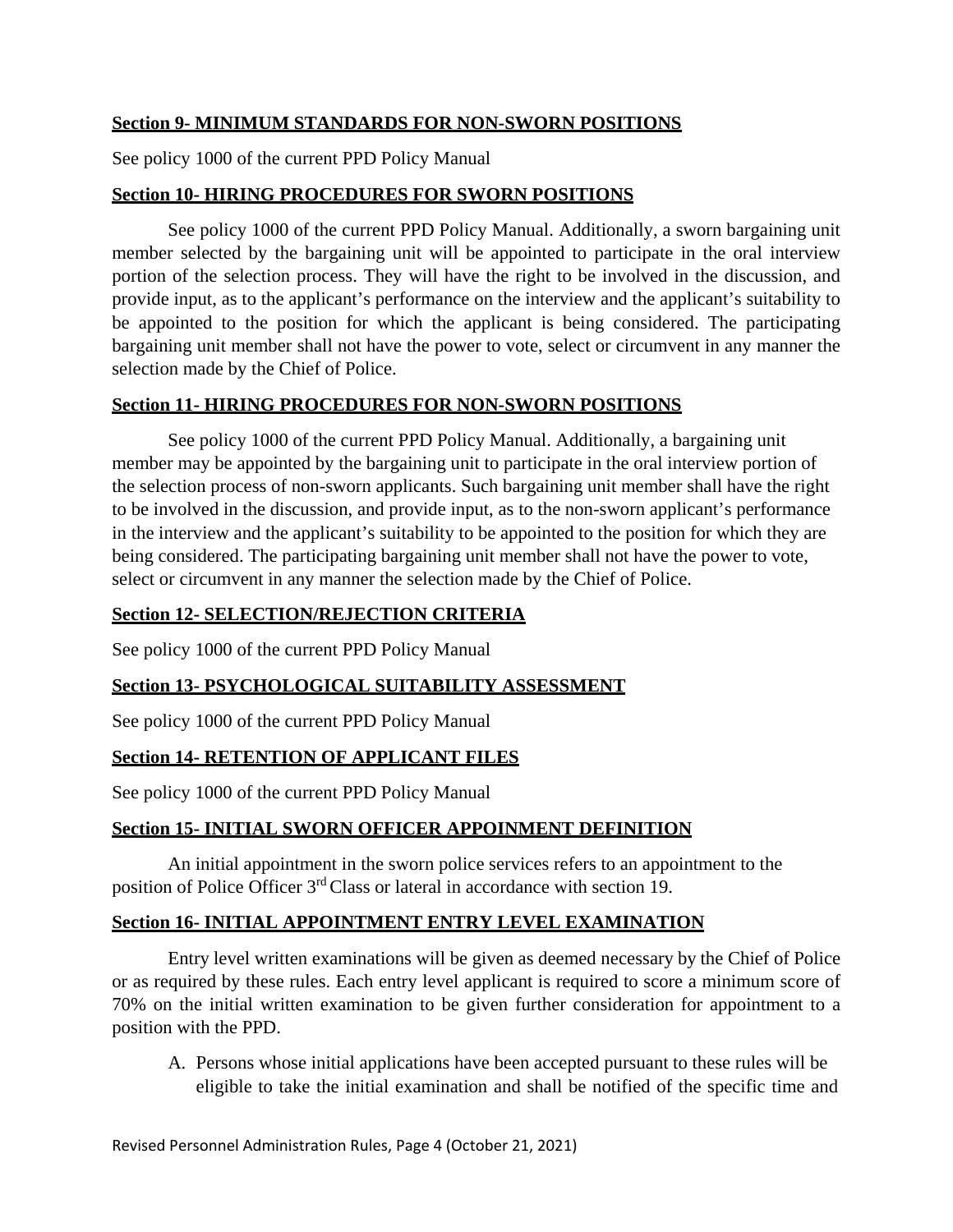place when the examination will be given. The PPD will give such notice twenty (20) calendar days prior to the date of the scheduled examination.

- B. In the event a person submits their initial application less than twenty (20) calendar days prior to the scheduled exam date shall be given the option to waive the notice requirement and take the exam as scheduled. Any such waiver must be in writing and signed by the applicant.
- C. The test administered by the Human Resources Department will be a standardized test certified by the International Personnel Management Association or another examination approved by the Human Resources Department. Prior to testing, the examination shall remain in the exclusive charge of the Human Resources Department and shall be kept confidential by that office.

#### **Section 17- INITIAL APPOINTMENT ESTABLISHING THE ELIGIBLE REGISTER**

An appointment eligibility registry shall be prepared after each examination and consist of the applicants who have successfully passed the most recent written examination and oral board interview. That registry will remain in place and effective until such time as a new one is prepared.

- A. The names listed on the eligibility registry shall be in descending order, from highest to lowest, based upon the total score of each applicant on the written examination, and the points awarded, if any, for compliance with B, C, and D below.
- B. In accordance with Idaho Code, Veteran's preference points will be given to qualified persons. In order to receive the Veteran's preference points, the applicant must provide a valid DD-214 form.
- C. Applicants who hold a current P.O.S.T. certification with the State of Idaho or a current state certification for a state that is recognized through agreement with P.O.S.T. at the time of the written examination, but who does not meet the qualifications for a lateral transfer, will be given five (5) points. Points given to an applicant for a current P.O.S.T. certification will be subtracted at such time that the applicant's certification expires and if necessary that applicants place on the registry will be adjusted. Applicants who have successfully completed a P.O.S.T. accredited academy and passed the P.O.S.T. test and are therefore, considered certifiable at the time of the test, but do not meet the qualifications for lateral transfer, will also be given five (5) points.
- D. Applicants who hold an associate's degree from an accredited institution of higher learning will be given three (3) points. Applicants who have obtained a bachelor's degree or greater from an accredited college or university at the time of taking the examination will be given five (5) points.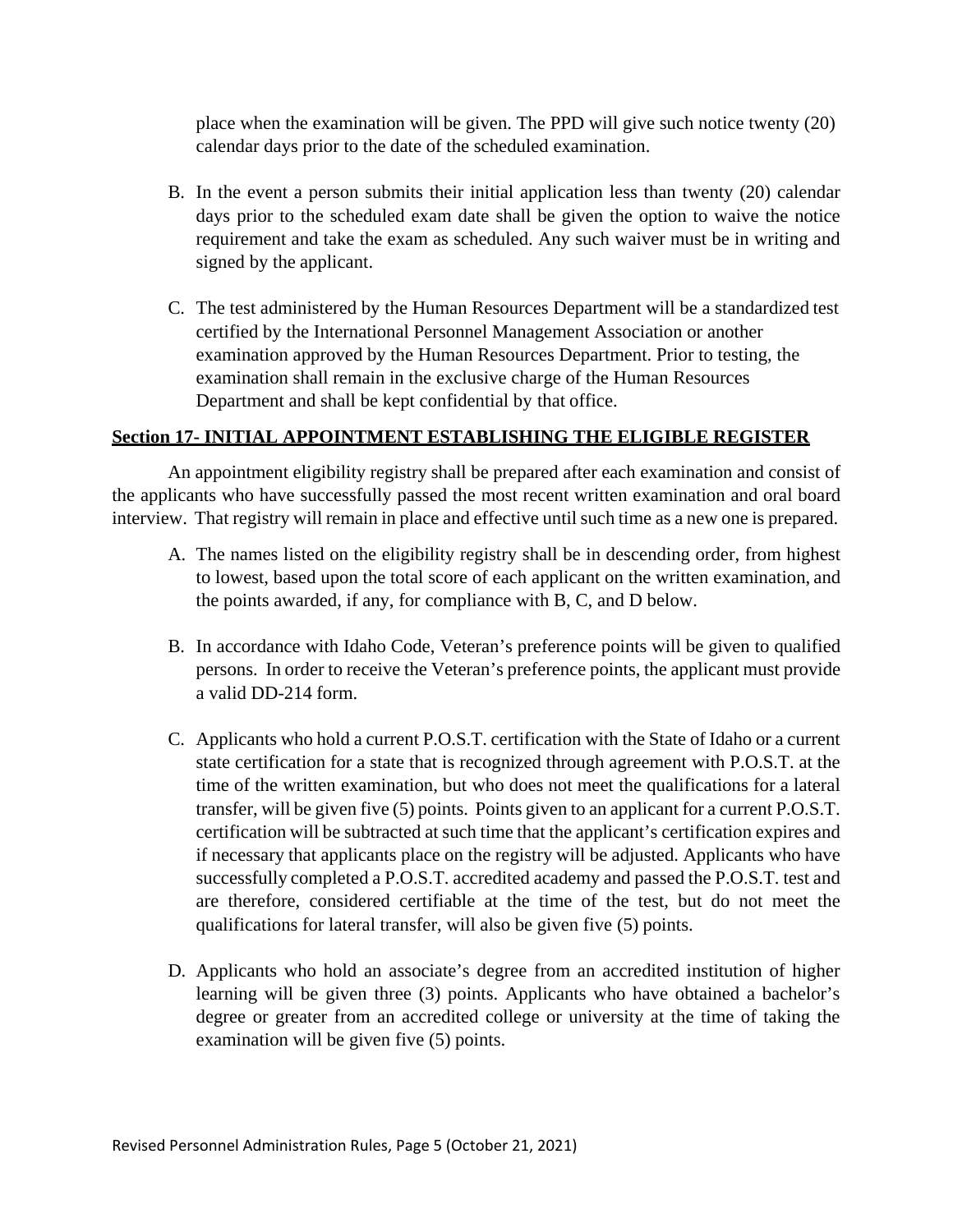- E. A list of the top ten (10) applicants based upon their total scores will be provided to the Chief of Police. The list will be provided to the Chief of Police with the applicants listed in alphabetical order. Once an eligibility list is established, the Chief of Police shall authorize background investigations and pre-offer truth verifications on the listed applicants. The initial eligibility list may contain at least one but no more than 10 applicants.
- F. Only those applicants who successfully complete the required background investigation, will be included on the final eligibility registry and therefore eligibility for consideration by the Chief of Police for a conditional appointment to the PPD as openings become available. Such initial conditional appointments are subject to passing certain post-offer tests, as set out herein**.**
- G. Once established, the candidate's eligibility shall remain in effect for one calendar year from the date the candidate is added to the registry. In theory, with ongoing testing the roster could remain active indefinitely with individuals dropping off at the one-year mark. The department can continue to test new candidates that will be placed on the existing eligibility roster throughout the year. The remaining candidates, from the previous eligibility registry, will have the option of being placed on the registry according to their total score.
- H. Applicants whose names are placed on the eligibility registry must notify the Human Resources Department in writing of any change of address and/or telephone number.
- I. Names may be removed from the current eligibility registry for any of the following reasons:
	- 1. Failure to report for an interview after notification by phone, mail, or other form(s) of notification approved by the Human Resources Department.
	- 2. Declining an appointment without satisfactory reason(s).
	- 3. Inability of the postal authorities to locate the applicant.
	- 4. Applicant becoming incapable of performing the essential functions of the position with or without reasonable accommodation.
	- 5. Applicant's conviction of any felony, or obtaining his or her position on the registry by fraud, deceit, or misrepresentation. Motor vehicle violations may also result in removal depending on the nature, frequency, and dates of the violations
	- 6. Misdemeanor convictions will be considered based on established police department hiring standards.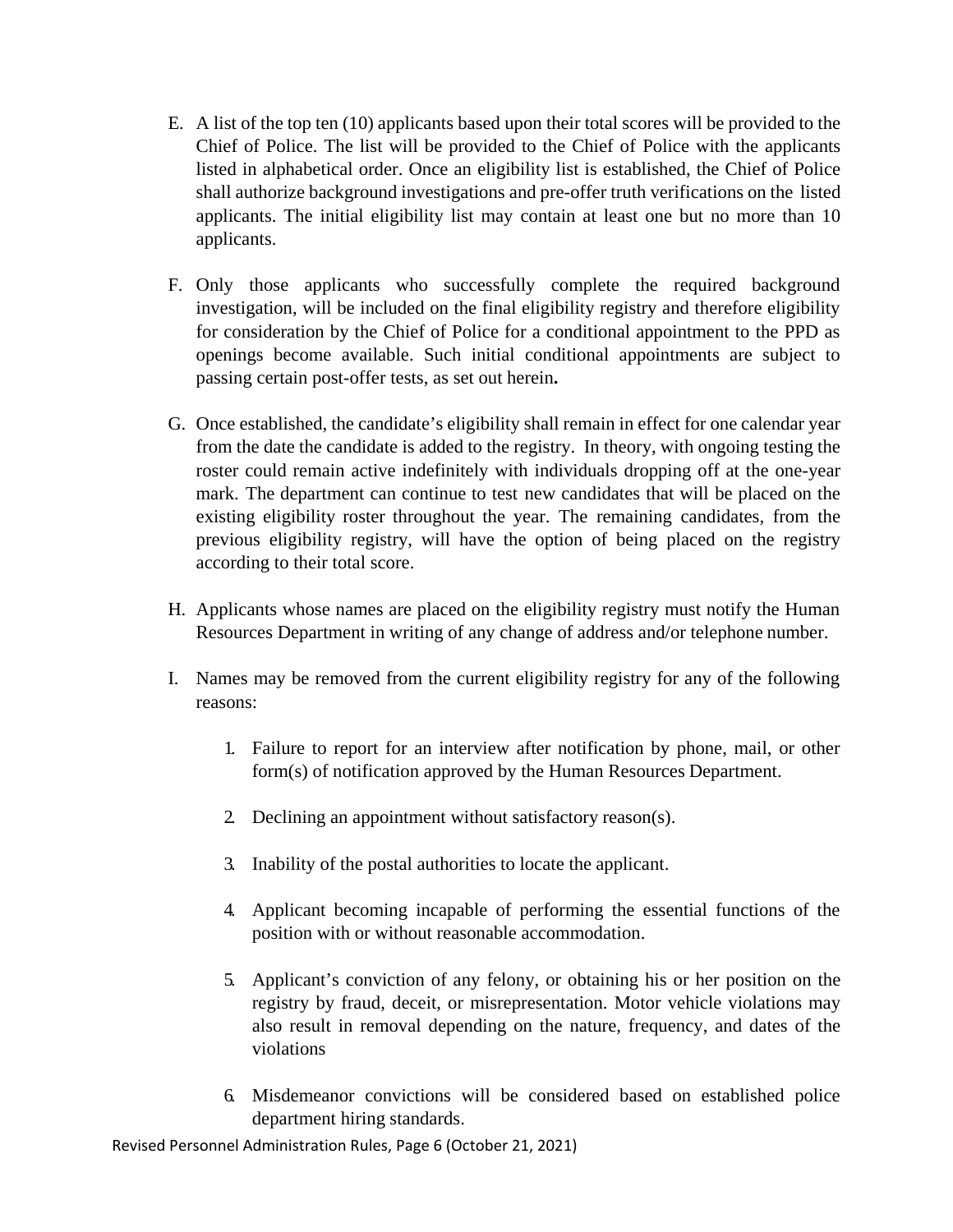- 7. Information of such a nature that had it been produced prior to the date of the examination would have resulted in the exclusion of an applicant from participation therein.
- 8. Failure to satisfactorily complete pre-offer or post-offer hiring requirements.
- 9. Incomplete or incorrect information provided on the application which affects the ability of the department to conduct a th

Upon removal of an applicant's name from the registry for any of the foregoing causes, the Chief of Police shall notify the applicant of the removal and reasons for the removal. The Human Resources Department, upon receiving a written application, may afford an applicant the opportunity to be heard, if the cause for removal was for reason 1 or 3 listed above. A hearing will be held, and if the evidence is satisfactory to the Human Resources Department, it may reinstate the applicant.

## **Section 18- INTIAL APPOINTMENT CERTIFICATION**

The Human Resources Department shall certify the candidates having the highest standing on the eligible register. An opening may be filled by one (1) of the candidates certified, providing he or she can pass the post-offer qualifying steps. The post-offer qualifying steps may include, but are not limited to, truth verification testing, medical testing, physical fitness testing, psychological testing, and drug screening. All candidates not appointed shall be restored to their relative positions on the eligible register.

## **Section 19- LATERAL TRANSFERS**

The Pocatello Police Department may at any time accept lateral transfer applications. To qualify as a lateral transfer candidate:

- a. The applicant must possess a P.O.S.T. certification, and have at least two (2) of equivalent law enforcement experience. Out of state applicants must challenge the Idaho P.O.S.T. standards to become certified in Idaho.
- b. Must meet the minimum standards as listed in Section 7, 8, 12 and 13.
- c. And must pass all hiring procedures listed in Section 10 except lateral transfer applicants will not be required to take the initial appointment written examination.

No applicant shall be considered until the Chief of Police receives approval from and certifies to the Human Resources Department that the applicant possesses all the occupational requirements established by the Idaho Peace Officers Standards and Training, the applicant possesses the required police work experience, nor until the Chief of Police has found results of a background investigation, conducted by the police department, to be satisfactory.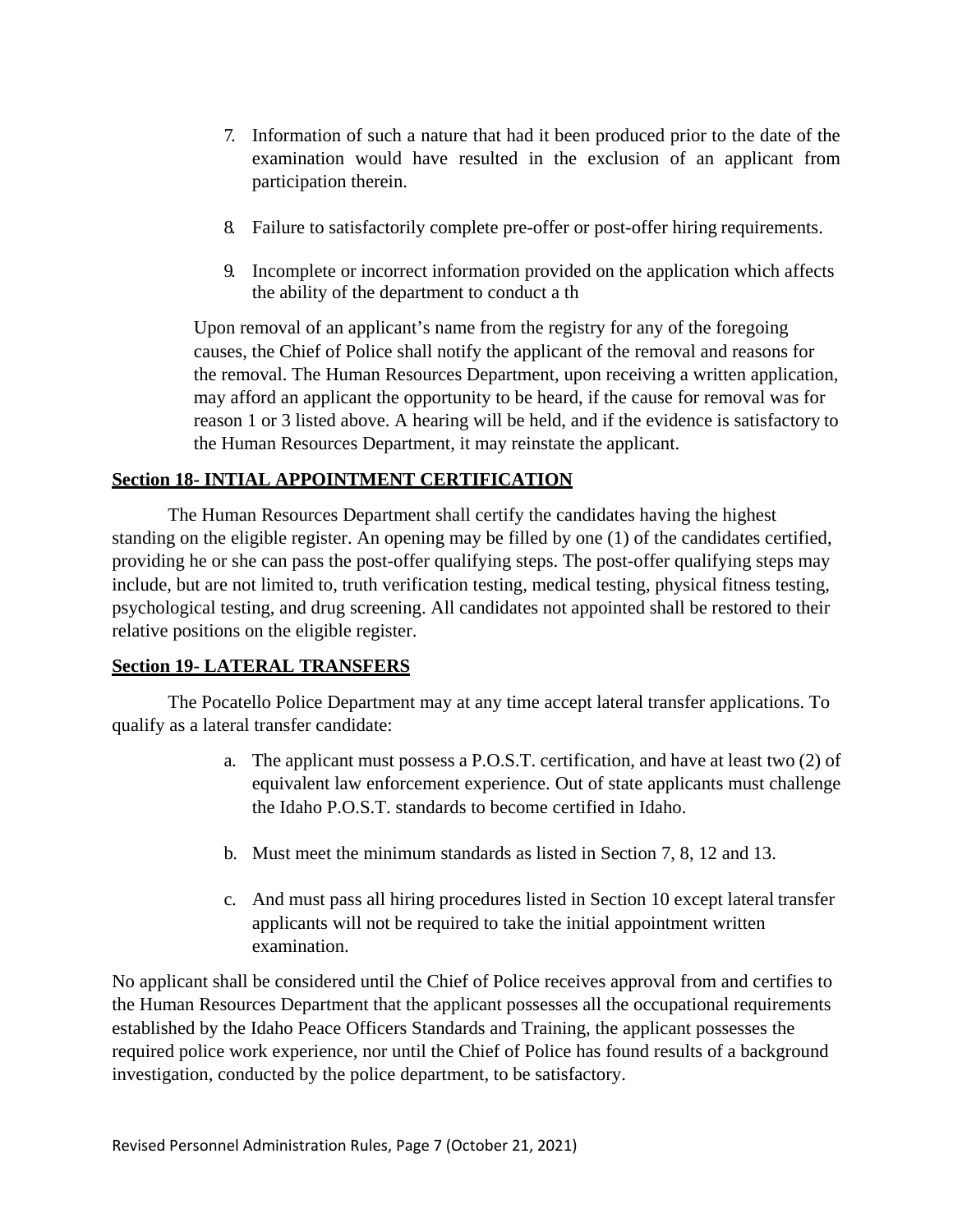# **Section 20- LATERAL APPOINTMENT CONSIDERATIONS**

All lateral transfer appointments shall be probationary and seniority shall be based on date of hire. Lateral transfer appointees with three (3) years of experience will be placed at step 1 within the  $1<sup>st</sup> Class pay scale. Lateral transfer appointees with four (4) years of experience will be placed$ at step 2 within the  $1<sup>st</sup>$ Class pay scale, and lateral transfer appointees with five (5) or more years of experience will be placed at step 3 within the  $1<sup>st</sup> Class pay scale$ . All lateral transfer appointees shall be placed on the seniority roster based on the date of hire with the Pocatello Police Department. Officers lateraling with less than three (3) years of experience will start at  $2<sup>nd</sup>$  class wages.

# **Section 21- LATERAL TRANSFER PLACEMENTS ON THE LATERAL TRANSFER ELIGIBLE REGISTER**

Once a lateral transfer applicant has completed the qualifying steps they will be added to the lateral transfer eligible register for the Chief of Police's consideration for appointment. A review of lateral transfer applications will be conducted every six (6) months, during the application process.

#### **Section 22- APPOINTMENT**

Upon initial appointment and satisfactory completion of all post-offer examinations, the Police Chief shall report to the Human Resources Department the name of such appointee, the position and the date of commencement of service. The failure of an applicant to respond within five (5) working days to an offer of appointment sent to his or her address shall be considered a declination. Upon notification from the Chief of Police that a person named in a certification has declined appointment or upon evidence of the failure of such person to respond within the time specified above to a notice properly sent, the Human Resources Department shall again certify additional name(s) from the eligible register to be considered for appointment to a vacant position. When a vacancy occurs, the Chief of Police may, at his discretion, fill the vacancy from either the initial appointment eligible register or the lateral transfer eligible register.

# **Section 23- PROBATION INITIAL APPOINTMENTS AND LATERAL TRANSFER APPOINTMENTS**

All initial and lateral transfer appointments shall be probationary for the term of one (1) year. If either the conduct or performance of duty, or both, of any probationer shall be found unsatisfactory, or if it is determined that retention would diminish efficiency and public service within the department, the Chief of Police will cause to be delivered to the probationer a written statement setting forth conclusions concerning the inadequacy of performance or conduct and the effective date of dismissal. The probationer may submit a written statement to be included in his or her personnel file.

A. All probationary officers must successfully pass the P.O.S.T. physical fitness test prior to the end of the probationary period. If the probationer fails to successfully pass the physical fitness test, they will have until the final week of the designated probationary period to again take the physical fitness test and successfully pass the test. If the probationer fails to successfully pass the physical fitness test again, it will

Revised Personnel Administration Rules, Page 8 (October 21, 2021)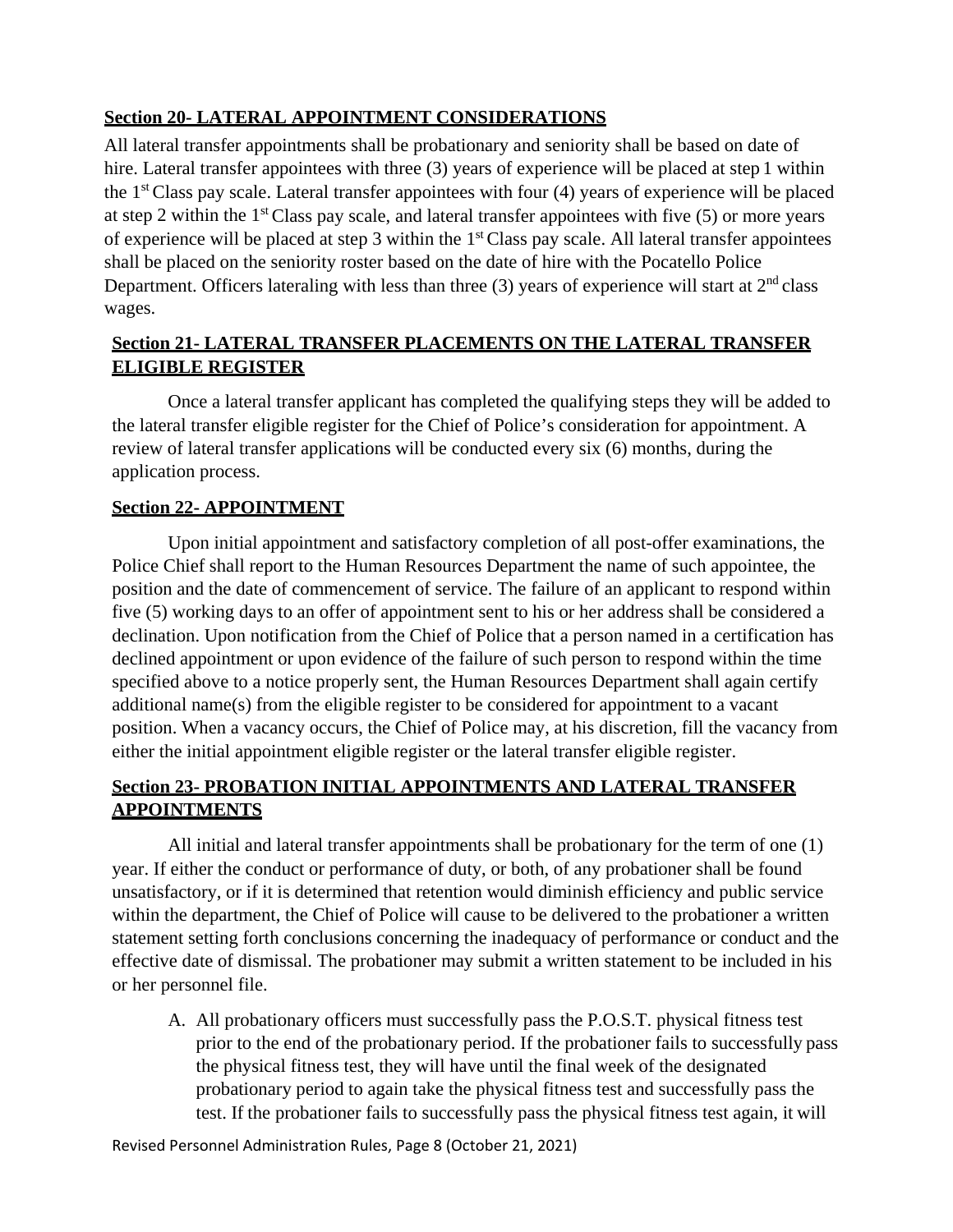be deemed unsatisfactory performance and will be cause for dismissal as outlined above. The physical fitness test must be administered by a department approved P.T. instructor.

- B. Any probationary period may be extended by up to one half  $(1/2)$  the initial probationary period if sickness or injury has prevented the probationer from serving the full probationary period in the position.
- C. Any officer who satisfactorily completes initial probation shall be considered to have fully demonstrated his or her qualifications for continued employment in the position and may thereafter be dismissed only for cause.

# **RULE 2**

# **DISCIPLINE, DISCHARGE, AND DISCIPLINE COMMISSION INVESTIGATION**

## **Section 1- GROUNDS FOR DISCIPLINE**

See policy 340 in the current PPD policy manual

#### **Section 2- INVESTIGATIONS**

In accordance with city and department policy all forms of electronic media stated here, may be reviewed by supervisors. Supervisors and managers may periodically review all of the following electronic media. Supervisors may initiate disciplinary action for violations found during periodic reviews. All reviews will be documented.

- 1. Spillman AVL system
- 2. Spillman Instant Messaging system
- 3. Cell phones as per policy
- 4. In-car video systems
- 5. Body worn video systems
- 6. Recorded radio traffic
- 7. Recorded phone lines
- 8. Any other form of electronic media that the Chief of Police deems necessary

# **Section 3- PROCEDURES FOR MINOR DISCIPLINE OR WORK PERFORMANCE ISSUES**

- A. An employee with a minor discipline or work performance issue will be addressed by their immediate supervisor in the following ways:
	- 1. Verbal reprimand- This is primarily used to record an employee's minor disciplinary issue or poor work performance and develop a plan of action to correct said issue. The employee's immediate supervisor shall be responsible, after discussing the matter with their immediate supervisor, to fill out the form explaining the issue and plan of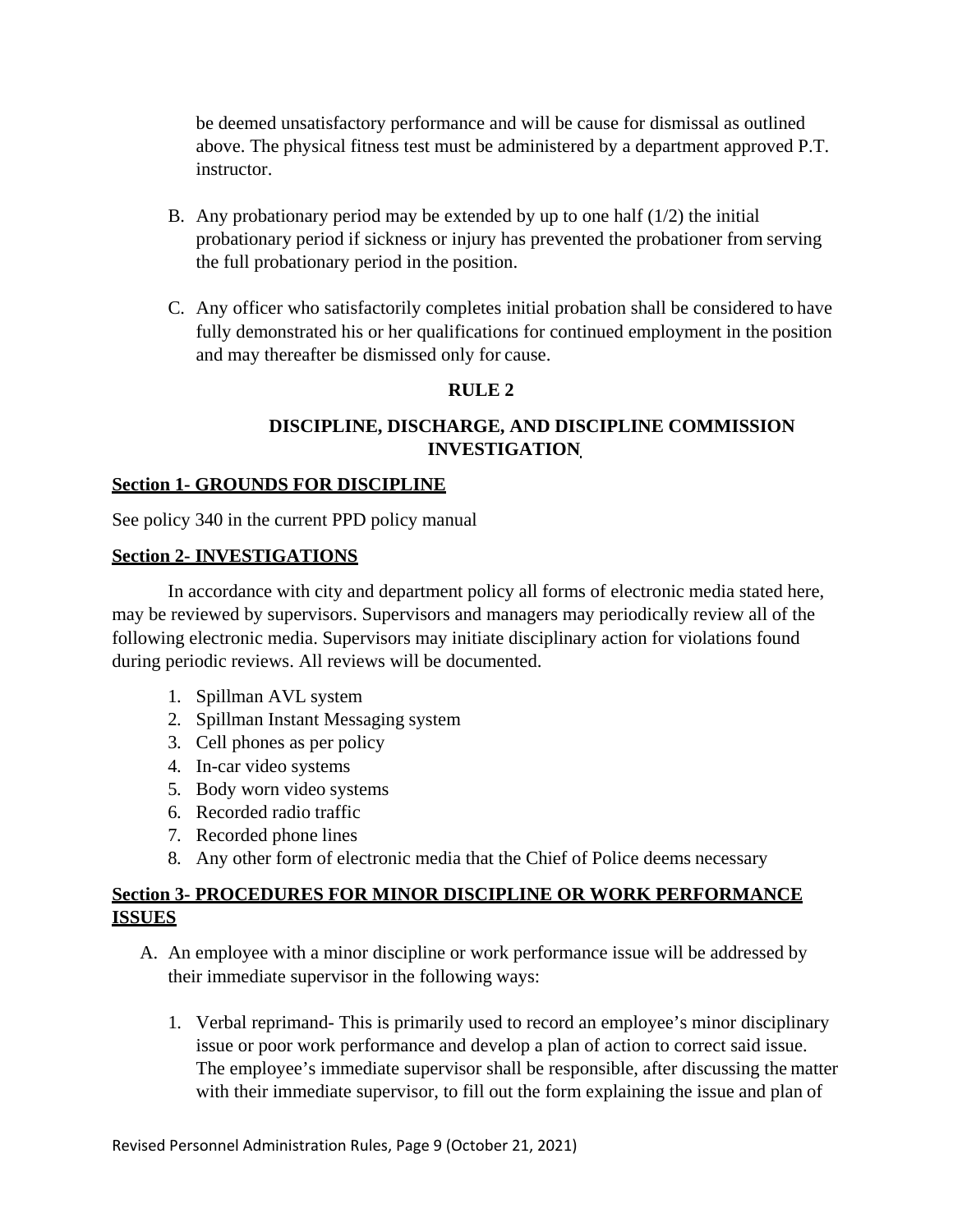action with the employee. The supervisor shall be responsible for also explaining the employee's recourse in appealing the verbal reprimand.

- a. The first appeal for the verbal reprimand shall be with the employee's supervising lieutenant. The final appeal shall be with the division commander.
- b. The verbal reprimand shall be placed in the employee's file and held for thirtysix (36) months. The verbal reprimand will be removed from the file after the thirty-six (36) month period if no further similar incidents occur. In the event there are other incidents the verbal reprimand will not be removed.
- c. The employee may make a written rebuttal to the verbal reprimand to be included with the verbal reprimand.
- 2. Written reprimand- This form is used for repeated policy or minor discipline violations, or work performance issues. The employee's immediate supervisor shall contact their supervisor and advise of the intent to give the employee a written reprimand. Upon agreement by the supervising lieutenant and the division commander, the supervising sergeant shall be responsible to present the written reprimand to the employee along with a corrective action plan.
	- a. The first appeal for the written reprimand shall be with the employee's division commander. The final appeal shall be with the Deputy Chief.
	- b. Written reprimands that are confirmed through the process shall be placed in the employee's personnel file. Written reprimands shall not be removed from the personnel file at any time.
	- c. The employee may make a written rebuttal to the written reprimand to be included with the written reprimand, in their personnel file.
	- d. When any employee becomes aware of a disciplinary issue involving another employee, the matter will be referred to the accused employee's immediate supervisor for investigation. If the accused employee's division commander is the employee initiating the disciplinary investigation, then the appeals process will begin utilizing another division commander.
- 3. Employees are not entitled to have legal representation present for any verbal or written reprimand meeting. They may have a union member sit with them during the meeting, but that member will not be allowed to provide any input.
- 4. Employees shall be given seven (7) calendar days after being issued a verbal or written reprimand, or decision from an appeal, to file an appeal to the next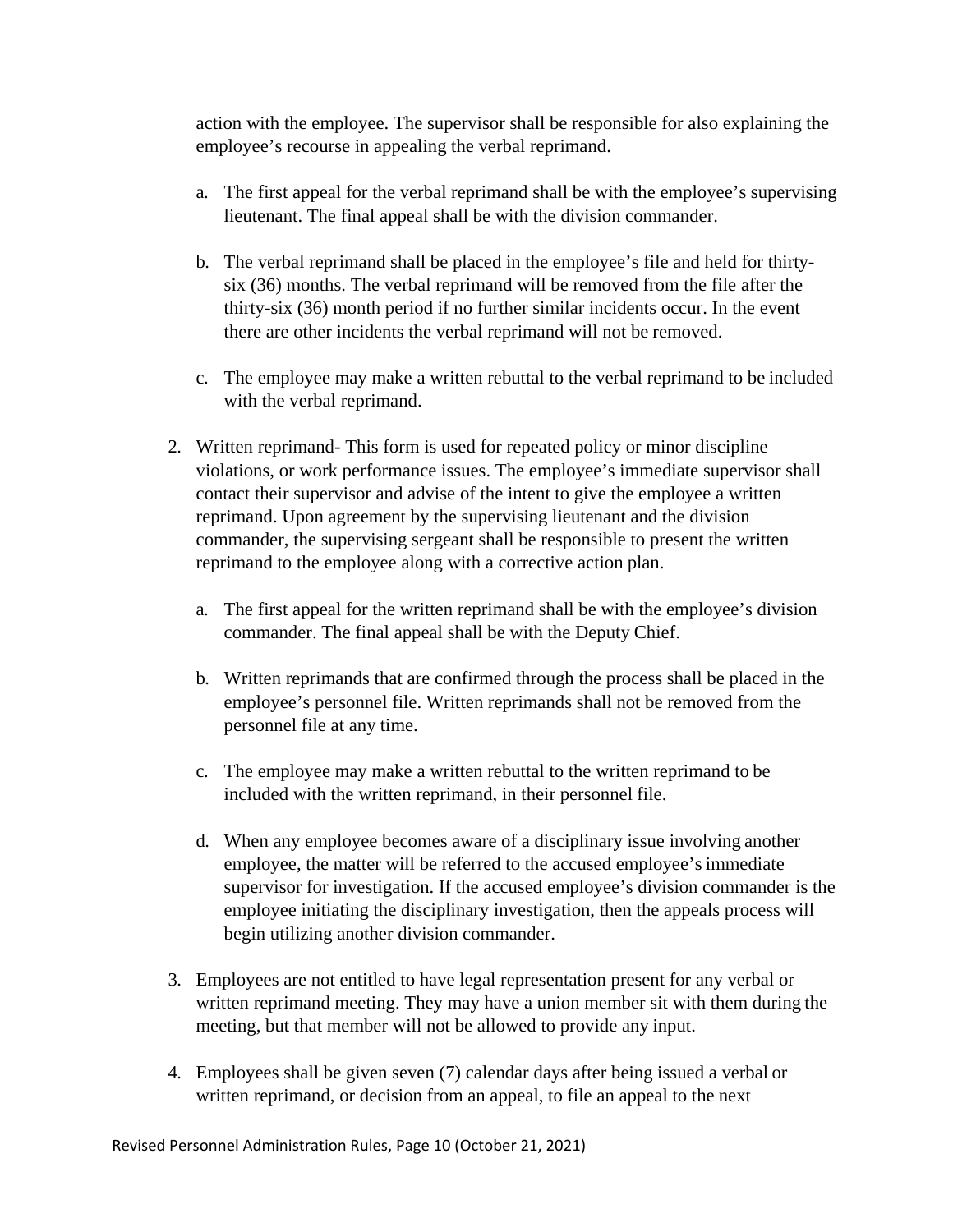appropriate appeals level, or provide a written response to be included in the appropriate file. Employees who fail to comply with this timeline will lose any right to further appeal or submit a written response.

## **Section 4- PROCEDURES FOR SUSPENSION, DEMOTION, OR DISCHARGE**

All employees are subject to suspension without pay, demotion, reduction in rank, loss of vacation privileges, loss of other special privileges, or discharged for major or repeatedviolations of procedures leading to either verbal or written reprimands. Employees may also be subject to the same punishment for failing to comply with or correct issues discussed in either a verbal or a written reprimand.

#### **A. Suspension with pay pending investigation**

Upon suspension with pay by the Chief of Police or any supervisor pending an investigation, a written statement of such suspension, in general terms, shall be served upon the employee, and a duplicate filed with the Discipline Commission. If a supervisor suspends an employee with pay, the suspension must be confirmed by the Chief of Police or his designee in writing within three (3) work days or the employee shall be immediately reinstated.

# **B. Procedures leading to possible suspension without pay, demotion, reduction in rank, or discharge**

The employee will be entitled to a due process hearing as outlined in Section 5 of this rule. After the due process hearing, the Chief of Police or his designee shall forward, to the Discipline Commission, the proposed discipline if it is suspension without pay, demotion, reduction in rank, or discharge.

## **Section 5- DISCIPLINE ROUNTABLE AND DISCIPLINE COMMISSION**

- A. The discipline roundtable shall consist off all nine (9) members of the Pocatello Police Department who hold the rank of lieutenant or captain, a representative from the Legal Department, and a representative from the Human Resources Department. On the date of the hearing, if all lieutenants and captains are not available, then the roundtable will consist of any six (6) members of the DRT, provided at least one of them holds the rank of captain. The Major shall be the president of the board and only have a vote in matters resulting in a tie. The representatives from legal and human resources will not have a vote in the DRT.
- B. If the employee's immediate supervisor is the Major, then a division commander will be assigned as the president and the Major will replace the Division Commander as a voting member. A designee of the Human Resources Department will act as the president of the board at the first appeal level.
- C. All appeals from the DRT will be to the Chief of Police or designee.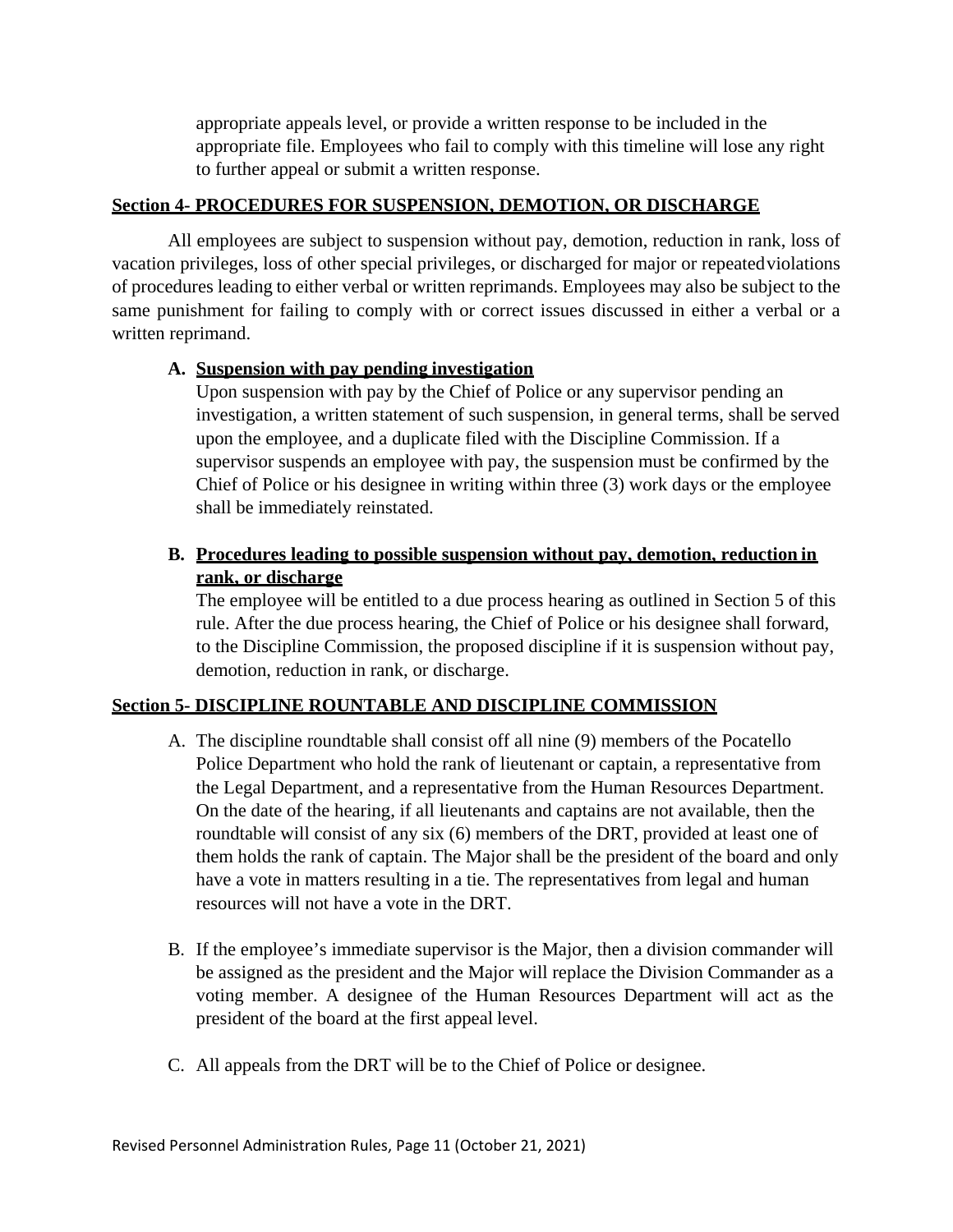- D. The Discipline Commission shall consist of the CEO of the City, a city council member chosen by the employee, and the director of the Human Resources Department, or their designee. The city council member shall serve a one (1) year term. This shall be the final level of appeal for all matters of discipline within the Pocatello Police Department.
- E. Nothing in this section limits the employees' abilities to pursue action outside ofthe City, within the judicial system of the State of Idaho.

#### **Section 6- DISCIPLINE ROUNDTABLE AND APPEALS PROCESS**

## **A. Suspension without pay, demotion, reduction in rank, loss of vacation privileges, loss of other special privileges, or discharge**

These types of discipline shall primarily be used for major or repeated performance issues, criminal violations, and willful or repeated misconduct. All forms of this discipline must be brought through the Discipline Roundtable. Any supervisor above the rank of lieutenant, within the Pocatello Police Department, may ask the Chief of Police to convene the DRT for a disciplinary issue that comes to their attention. The Chief of Police shall be the sole authority to convene the DRT with the Major acting in that capacity in the Chief's absence. Regardless of who requests the DRT to convene, the involved employee's immediate supervisor shall be responsible to present the disciplinary issue to the DRT.

The following flow chart illustrates which sergeant is responsible for employees and the procedure to be followed with respect to a discipline matter and the chain of command

## **DISCIPLINE FLOW CHART FOR THE POCATELLO POLICE DEPARTMENT**

**Discipline Commission**

**CEO of the City, 1 City Council Member, HR Director**

**Chief of Police**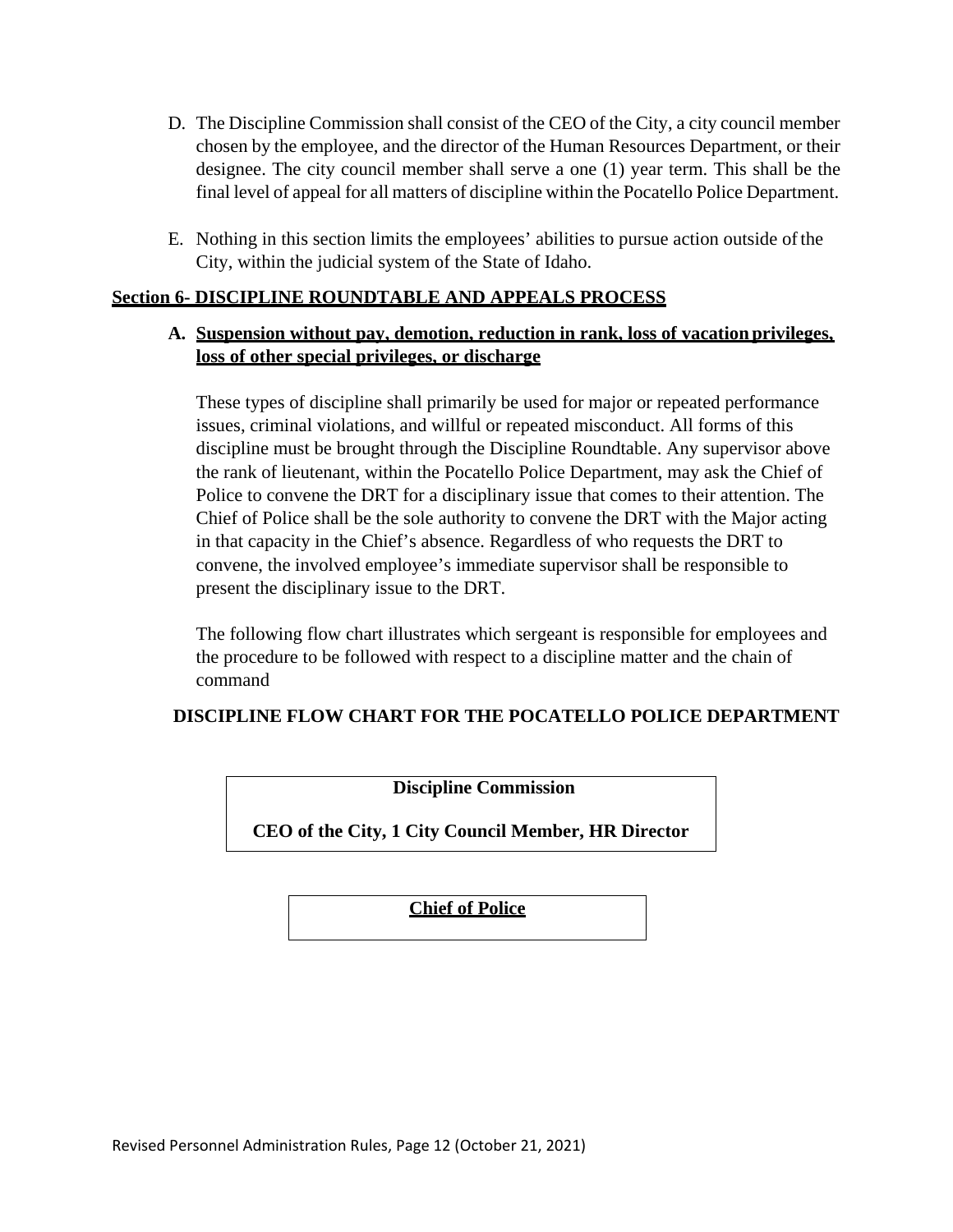#### **Discipline Roundtable**

**All Lieutenants and Captains, will be eligible to be a member of the DRT, subject to the exemptions or restrictions for participation as set out herein. A quorum of at least six (6) eligible members must be available to convene the DRT. In the event that an even number is present any tie vote will be resolved by the Major.**

**Prior to the roundtable being convened the discipline matrix will be reviewed to see if a DRT is needed.**

**In situations involving non-sworn employees the records supervisor will be voting member of the DRT.**

| Support Services   Detective |                  | <b>Patrol Sergeants   Deputy Chief</b> |  |
|------------------------------|------------------|----------------------------------------|--|
| <b>Sergeants</b>             | <b>Sergeants</b> |                                        |  |

| Dispatch                  | Stenographers         | <b>Patrol Officers</b> | Quartermaster                |
|---------------------------|-----------------------|------------------------|------------------------------|
| Records                   | <b>Evidence Techs</b> | Patrol Corporals       | Electronics Specialist/Fleet |
| Code                      | Victim/Witness        |                        | Manager                      |
| Enforcement               | Coordinator           |                        |                              |
| Licensing                 | Detectives            |                        |                              |
| <b>SROs</b>               |                       |                        |                              |
| Community                 |                       |                        |                              |
| <b>Services Assistant</b> |                       |                        |                              |

B. Once the roundtable is convened the sergeant in charge of the employee shall present the complaint to the DRT. If the complaint was investigated by an Internal Investigator that member can be in charge of the presentation of the complaint. The presentation will include the nature and factual basis of the cause of action, prior efforts to remedy the situation, disciplinary history, and all information believed to be pertinent to the disciplinary hearing. The DRT members, in their discretion may question the presenting sergeant on any issue they individually deem relevant to the proceedings. The employee shall be entitled to be represented by legal counsel or an employee representative and present evidence the employee deems relevant to a determination of the assertions brought against them. The employee may make direct statements about the evidence submitted against them. The DRT members, in their discretion, may question the employee on any issue the DRT members individually deem relevant to the proceedings. After speaking, the employee, the employee's

Revised Personnel Administration Rules, Page 13 (October 21, 2021)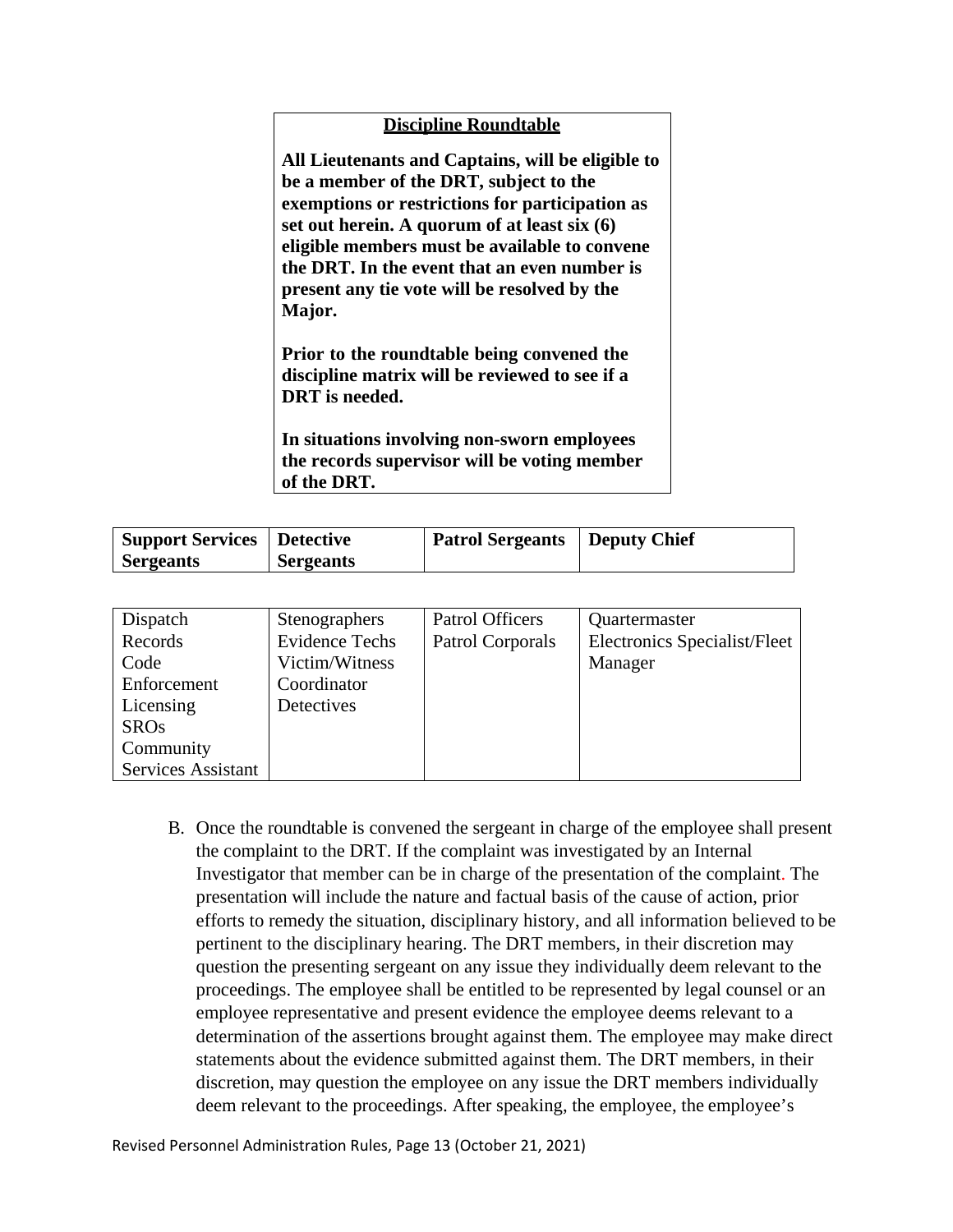representative(s), and the sergeant shall be excused so that the members of the DRT may discuss the matter presented. The evidence presented to the DRT by both parties will be deemed to comprise the entire and complete record to be considered by the DRT and as part of any subsequent review or appeal unless a request for an investigation is made as set out below. In that event the record created by the DRT will be supplemented by the results of the investigation.

- C. The employee, the department or any DRT member may make a formal request to the Chief of Police to conduct an Internal Investigation regarding any personnel issue presented which the requesting person deems as needing further investigation, or request an outside law enforcement investigation into allegations of criminal misconduct. The Chief of Police has the final decision concerning any requested internal and external investigation regarding personnel issues within the Pocatello Police Department. The results of any such requested investigation shall be provided to the parties and if requested by either party the DRT will be reconvened for the purpose of hearing the information related to the investigation and allowing either party to provide a response thereto. Absent such a request the DRT will make its decision and recommendation based upon the developed record, including the results of any investigation, if any.
- D. Upon completion of the presentation of all evidence and a determination that no further investigation is needed, the DRT members shall consult the Disciplinary Matrix and decide as to a course of disciplinary action to pursue. The DRT board shall consult with a Human Resources Department member for any questions regarding implementation of said discipline. The DRT members shall render a written decision within seven (7) days of the completion of the presentation of evidence and a determination that no additional investigation is necessary or required.
- E. If the disciplinary proceedings relate to a sergeant, then the sergeant's immediate supervisor will present the complaint to the DRT under the same procedure as set out above. The presenting supervisor shall have no other vote or participation in the DRT process. To insure due process for the employee all individuals involved in the recommendation for disciplinary action shall refrain from discussing the matter with any members of the DRT or the Chief of Police outside of any hearing. In addition, any individual involved in or supervising anyone who initiates this disciplinary process shall not be a member of the DRT.
- F. All decisions of the DRT will be automatically reviewed by the Chief of Police. The Chief of Police will have the right and authority to accept, reduce or enhance any disciplinary action determined by the DRT. The Decision of the Chief of Police must be in writing and in the event the recommendation of the DRT is not accepted by the Chief of Police that decision must set out the basis for the Decision of the Chief of Police and the reason and rational for not accepting the DRT recommendation. As the chief officer of the Pocatello Police Department he or she has the right to increase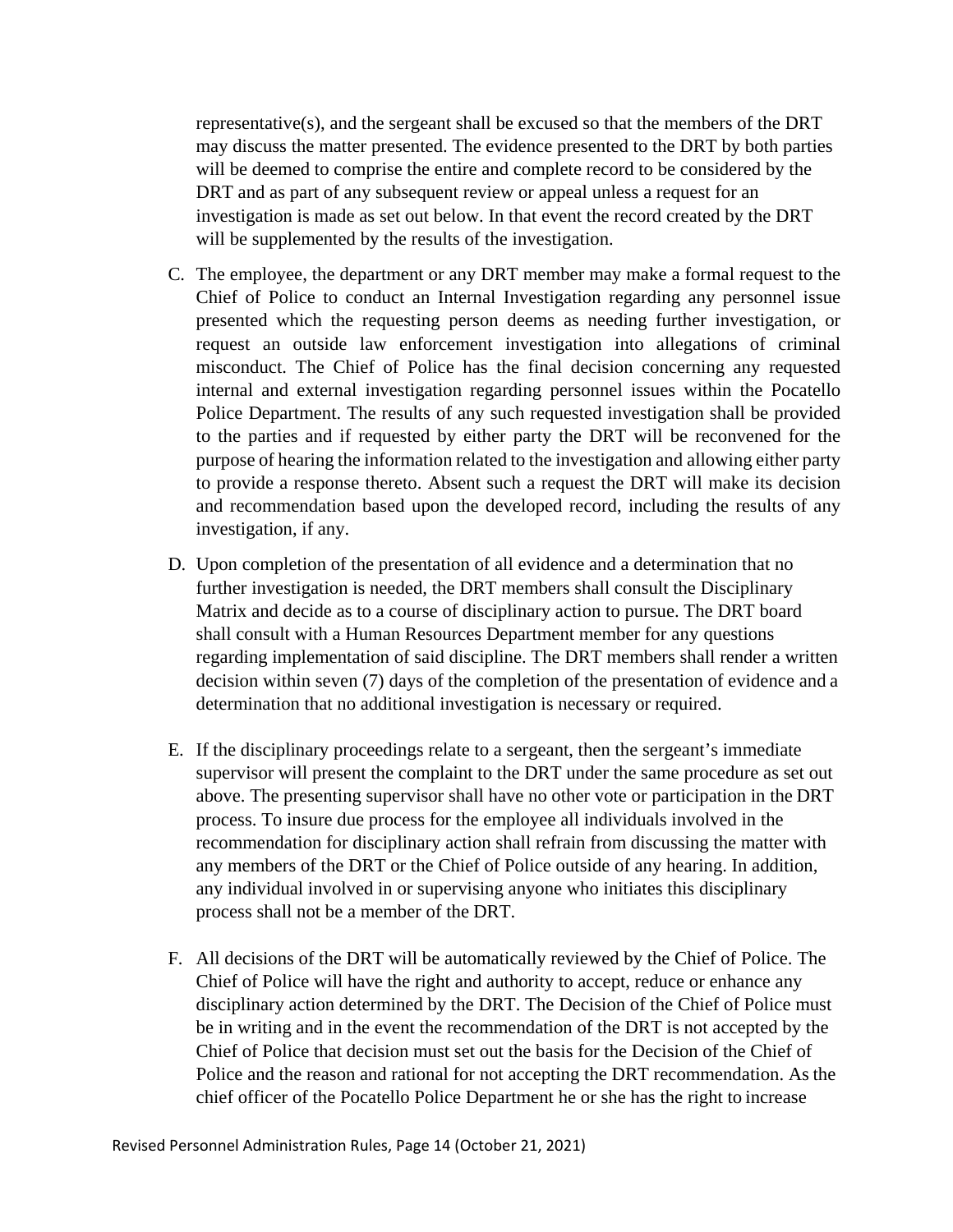disciplinary action; however, if the discipline is increased by the Chief of Police, he or she must consult with a designated representative of the Union. If the Union does not agree with the determination of enhancement by the Chief of Police, the Union President shall have the right on behalf of the bargaining unit member to file an appeal with the Discipline Commission. Nothing herein will prevent the affected employee from appealing the final decision of the Chief of Police to the Discipline Commission. Any such appeal must be submitted in writing within seven (7) calendar days of the employee receiving notice of the final decision of the Chief of Police. The appeal must be in writing and set out the legal and factual basis for the appeal and also a statement of the remedy sought by the employee. The appeal will be based solely upon the evidence and record developed by and relied upon by the DRT.

- G. The Chief of Police shall be the sole determining authority for matters involving the discipline of any and all employees above the rank of Sergeant.
- H. The Discipline Commission shall be the final appeal for employees of the Pocatello Police Department within the City structure. The three (3) member panel shall have the ability to confirm or reduce any disciplinary action imposed by the Chief of Police. The Discipline Commission may not increase any disciplinary action decision of the DRT or the Chief of Police.
- I. The Chief of Police shall be bound by the decision made by the Discipline Commission.

#### **Section 7- DISCIPLINE TIMELINE**

After the initial complaint is filed and provided to the employee the DRT will be convened, the following timeline shall be applicable:

- A. The DRT will schedule a hearing to take place not less than seven (7) calendar daysor more than fourteen (14) calendar days after the employee receives notice that the DRT has been convened and has been provide a written copy of the complaint and all supporting documents. These time limits may be waived in order to facilitate legal and/or union representation of the subject.
- B. Once the DRT completes the hearing it shall have seven (7) calendar days in which to issue its decision, which must be in writing, unless further investigation is requested as set out above. Such request must be made within three (3) calendar days of the close of the DRT hearing. Failure to request an investigation within such timeline shall constitute a waiver of such right and the record will be set based on the evidence submitted at the hearing of the DRT. In any event, the DRT will have seven (7) days after the completion of the investigation and the submittal of any report or any additional hearing related to the investigation, to make its decision and recommendation.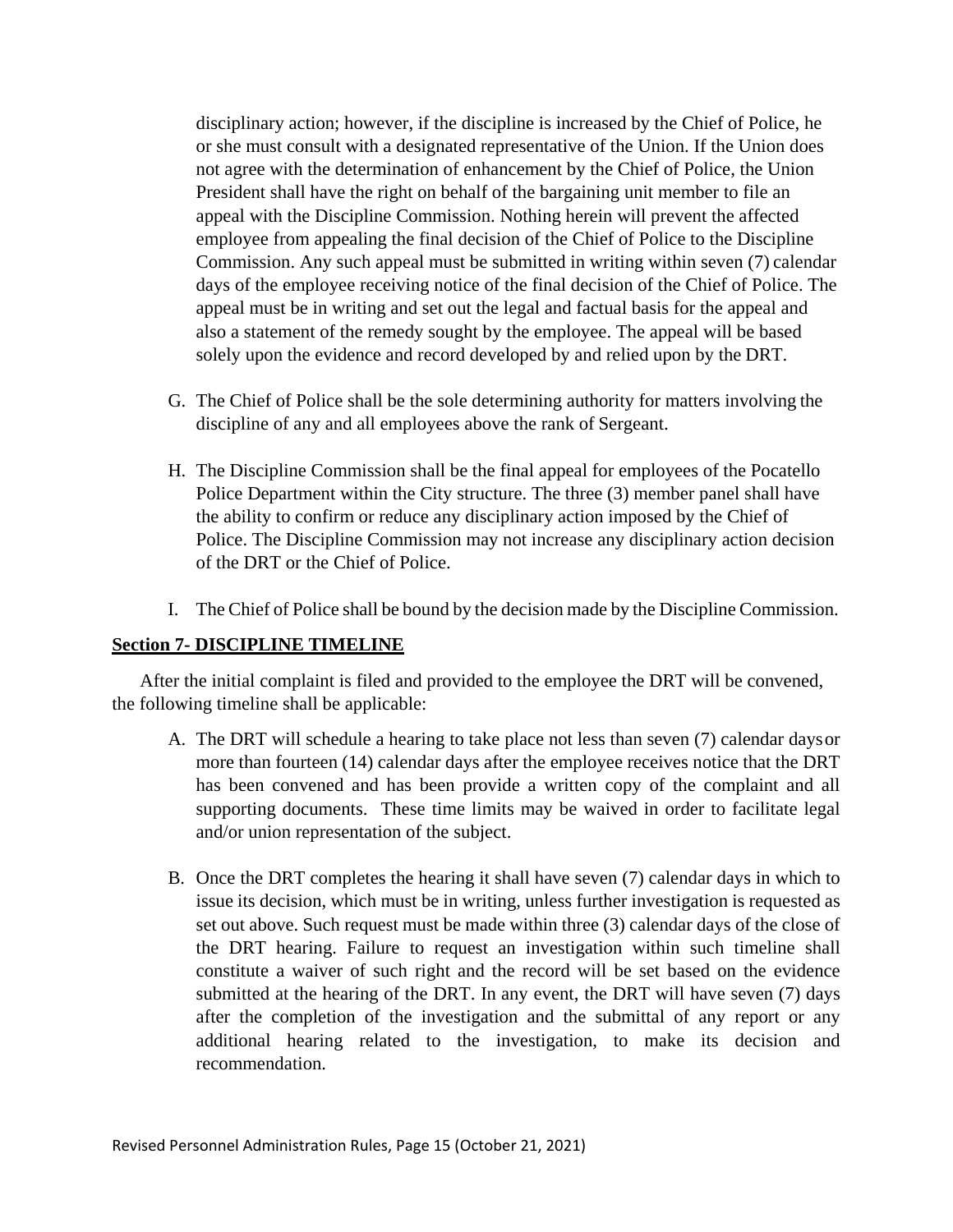- C. The Chief of Police shall have seven (7) calendar days after receipt of the DRT decision to review and determine whether to accept, reduce or enhance the determination ofthe DRT. That determination must be in writing.
- D. The employee shall have seven (7) calendar days after receipt of the decision from the Chief of Police to file a written appeal to the Discipline Commission under the procedure set out above.
- E. The Chief of Police shall have five (5) calendar days to provide to the Discipline Commission the record of the DRT and any written response to the written appeal from the employee.
- F. The Discipline Commission shall determine the appeal based upon the written record or it may schedule a hearing within seven (7) calendar days of the submittal of all written records. Any such hearing shall be at the sole discretion of the Discipline Commission.
- G. The Discipline Commission shall provide a written decision, within seven (7) calendar days of the date it receives a copy of the record, the written appeal and any response from the Chief of Police or upon the completion of the hearing, if any.

The disciplinary decision of the Chief of Police will be considered final if the employee fails to meet any of the required appeal timelines.

# **Rule 3 LAYOFFS AND RECALLS**

## **Section 1- LAYOFFS**

Layoff is defined as any involuntary separation from employment, which does not involve an act on the part of the employee, which could be the basis of discipline or termination. Whenever for lack of work, funds, change in organizational structure, or other compelling reason it becomes necessary to reduce the number of employees within the Pocatello Police Department, the following procedure shall apply:

- 1. The Chief of Police, in consultation with the Union Executive Board, shall determine the positions will be reduced requiring employee layoffs. Every effort should be made to cause the least amount of disruption to service when making the determination as to which positions will be reduced.
- 2. The person last hired for a position that has been identified as a position being reduced shall be the first laid off.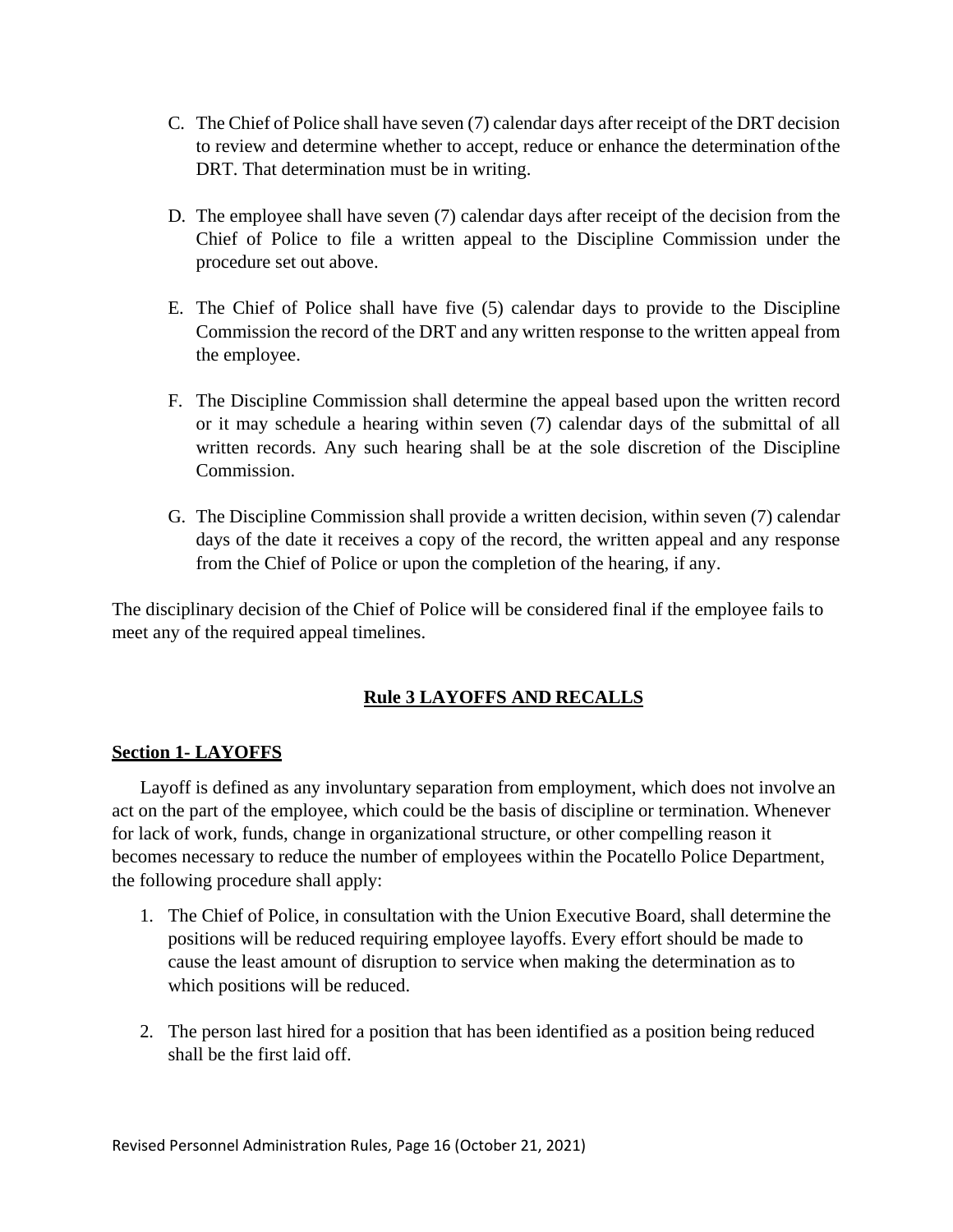- 3. The names of those laid off shall be entered on an appropriate recall registry, for the position they held at the time of the reduction, in inverse order of their layoff date.
- 4. When it is determined that it is appropriate to increase the number of employees, in a position previously reduced, the Human Resources Department shall certify all those laid off in the order their names appear on the appropriate recall registry. Employees will be recalled in the order their names appear on the appropriate recall registry. An employee who has been laid off and had two or more unacceptable performance evaluations in the year previous to the layoff will be placed at the bottom of the list and be notified of that fact at the time of the layoff. A person on the certified recall registry who declines, or after ten (10) weekdays notice, has failed to accept the recall, shall be considered permanently separated from the police department.
- 5. Recalls herein are subject to such medical examination and other conditions consistent with these rules, as the Department deems necessary. Temporary medical disabilities (broken bone, short term illness) shall not result in loss of recall rights.
- 6. In the event a previously promoted employee returns to duty, or the number of officers or employees holding that rank is reduced, the last officer or employee promoted shall be returned to the rank he or she held before. The officer or employee demoted shall be the first reinstated to the higher classification, before anyone else on the current eligible register.
- 7. Officers or employees who are laid off prior to the completion of their probationary period must, upon recall, complete the remainder of the probationary period.

## **Section 2- MILITARY LEAVE**

Upon application, the City will grant a leave of absence to employees who are members of the reserve components of the Armed Forces of the United States or the State of Idaho, or to an employee who leaves his or her employment with the City, whether voluntarily or involuntarily, to perform extended military duty not exceeding five (5) cumulative years. These employees will be afforded all rights to which they are entitled under federal law as may be amended periodically. Military leave shall be without benefits and without loss of seniority. The City at its discretion may make up any gap in pay between the employee's military pay and their pay at the City of Pocatello.

The employee may elect to continue health insurance benefits for up to twenty-four (24) months after the absence begins, or the period of absence, whichever is shorter, paying 100% of the premium. If the military leave is 30 continuous days or less, health insurance benefits will continue at the employee's share of the premium. Employees may take accrued vacation time while serving on annual training duty if they so desire. Department heads may grant leaves not to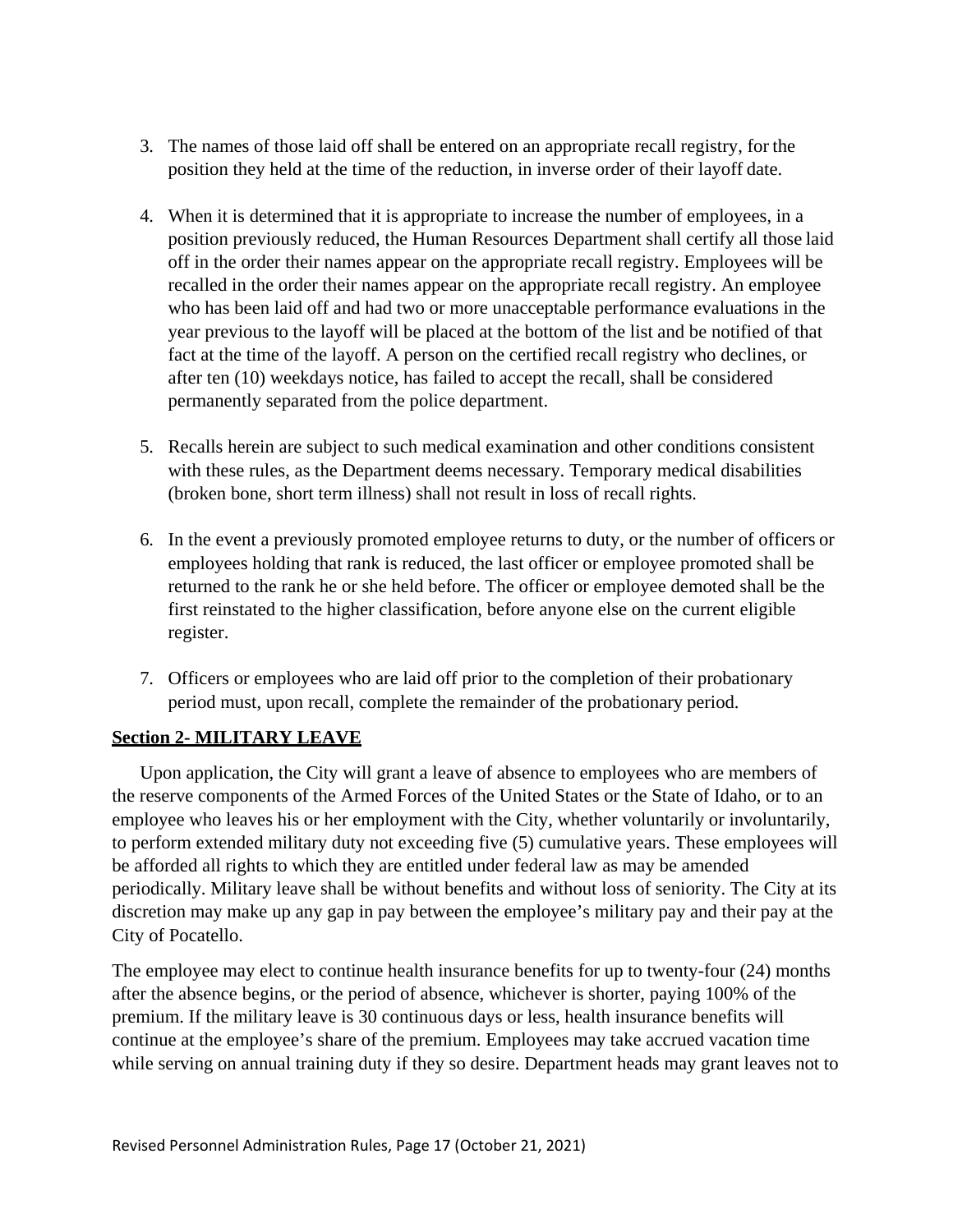exceed fifteen (15) continuous days in a calendar year. The CEO of the City of Pocatello may grant extended military leave.

## **Section 3- OTHER LEAVES OF ABSENCE WITHOUT PAY**

A leave of absence without pay, other than medical, may be granted to employees under the following conditions:

- A. Leaves of absence without pay are generally discouraged; however, requests for leaves of absence in excess of accrued vacation and compensatory time may be granted on an individual basis by the Chief Executive of the City.
- B. A physical, psychological, and/or polygraph examination may be required after a leave of absence.
- C. Failure to return to work when required will constitute a voluntary resignation, and this will be shown as the basis for separation from employment.

## **Section 4- REHIRE AFTER RESIGNATION**

Any applicant who, while in good standing, voluntarily terminated his or her employment with this agency and now seeks an appointment may, upon written request to and approval from the appointing officer, and within three (3) years of the date of separation, be rehired without taking a written examination, provided:

- A. The applicant is otherwise qualified for the position by meeting established police department hiring standards.
- B. The written request for rehire is physically delivered, mailed or electronically transferred to the appointing officer within three (3) years of the date of separation.
- C. The rehired officer will not retain any seniority or rank for prior service.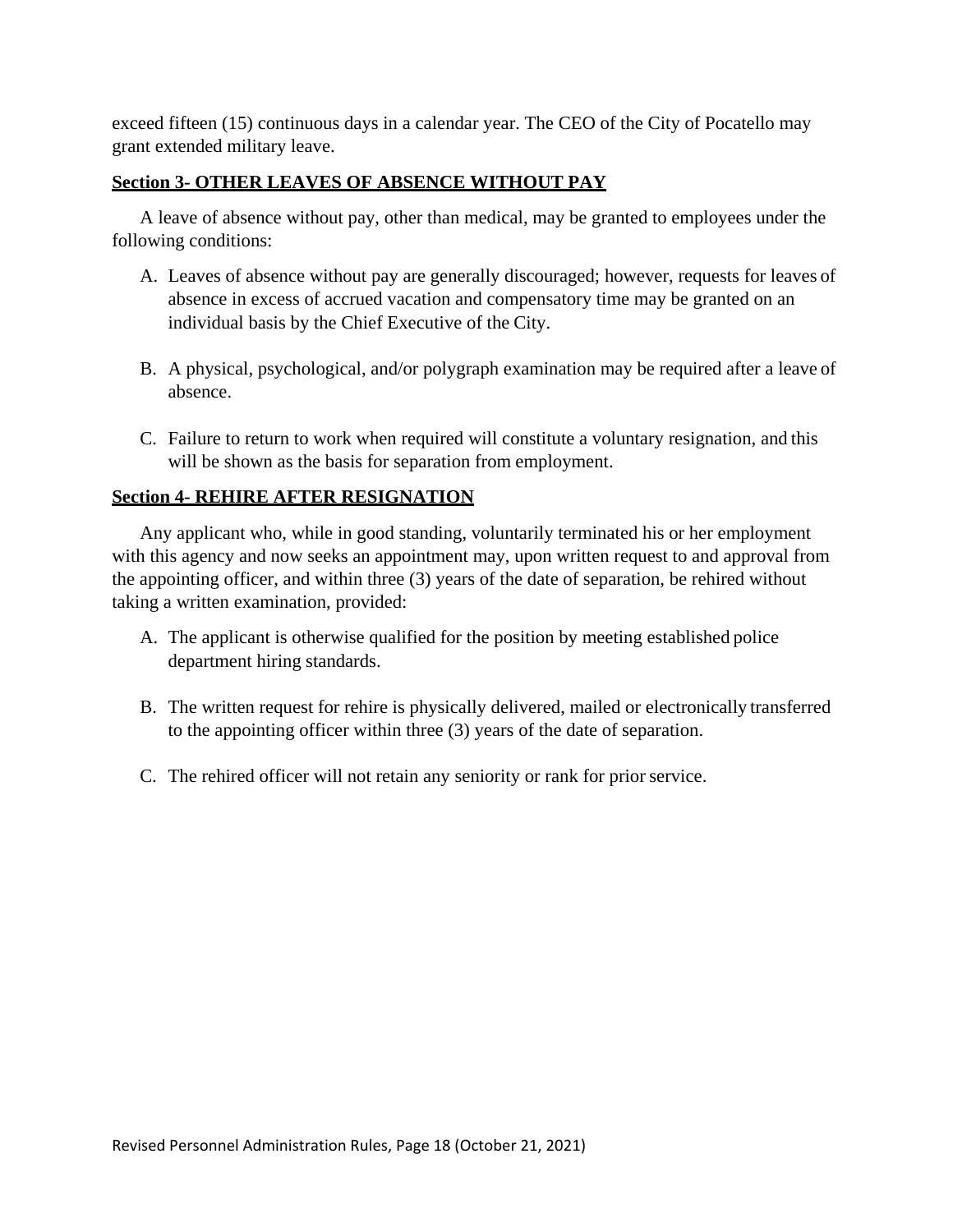#### **RULE 4**

#### **RESIDENCY REQUIREMENTS**

#### **Section 1- Residency Requirements**

Police department employees regardless of when hired may live anywhere inside or outside of the City limits. More restrictive residency requirements exist for certain special assignments. Employees who do not meet the residency requirements of the special assignment may not serve in that special assignment.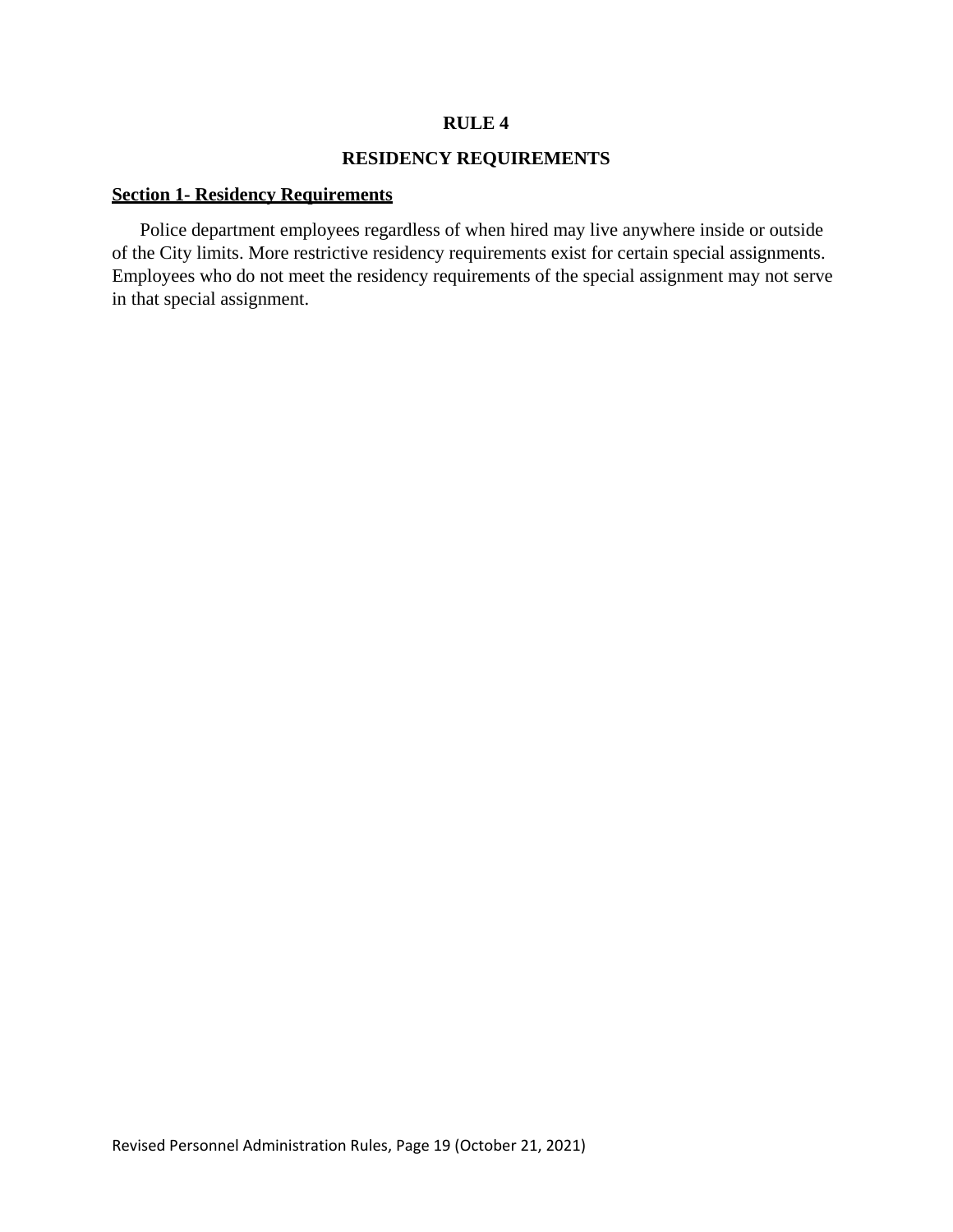#### **RULE 5**

#### **SHIFT EXCHANGING**

#### **Section 1- SHIFT EXCHANGING**

Upon approval of the Division Commander, any employee will have the right to exchange shifts with any other employee. The practice of exchanging shifts will be a voluntary program by the employees.

#### **RULE 6**

#### **PROMOTIONS**

#### **Section 1- PROMOTIONAL PROBATION**

An officer selected for promotion shall serve a probationary period of six (6) months from the date of appointment to the higher position. The Chief of Police can extend the probationary period if necessary. If either the conduct or performance of duty, or both, of any probationer shall be found unacceptable or if it is determined that retention would diminish efficiency and public service within the department, the Chief of Police shall cause to be delivered, to the probationer, a written statement that he or she has not satisfactorily completed probation and will be returned to the position from which he or she was promoted. Promotional probationers have the right to a Discipline Commission hearing upon demotion pursuant to Rule, Disciplinary Procedures.

- A. The period of any officer's probation may be extended by up to one half (1/2) the probationary period if sickness or injury has prevented the probationer from serving the full probationary period in the position.
- B. Any officer who satisfactorily completes promotional probation shall retain the higher rank and may be demoted only for cause.

#### **Section 2- CHANGES IN CLASSIFICATION**

Movement from Police Officer 3<sup>rd</sup> Class to Police Officer 2<sup>nd</sup> Class, Police Officer 2<sup>nd</sup> Class to Police Officer  $1<sup>st</sup>$  Class, Police Officer  $1<sup>st</sup>$  Class - do not constitute promotions; therefore, there shall be no probationary period for Police Officer  $2<sup>nd</sup>$  Class, Police Officer  $1<sup>st</sup>$  Class.

#### **Section 3- PERFORMANCE RATINGS**

Police Officer performance is periodically reviewed, and each officer is assigned a job performance rating of Excellent, Proficient, Needs Improvement, or Unacceptable in key performance factors.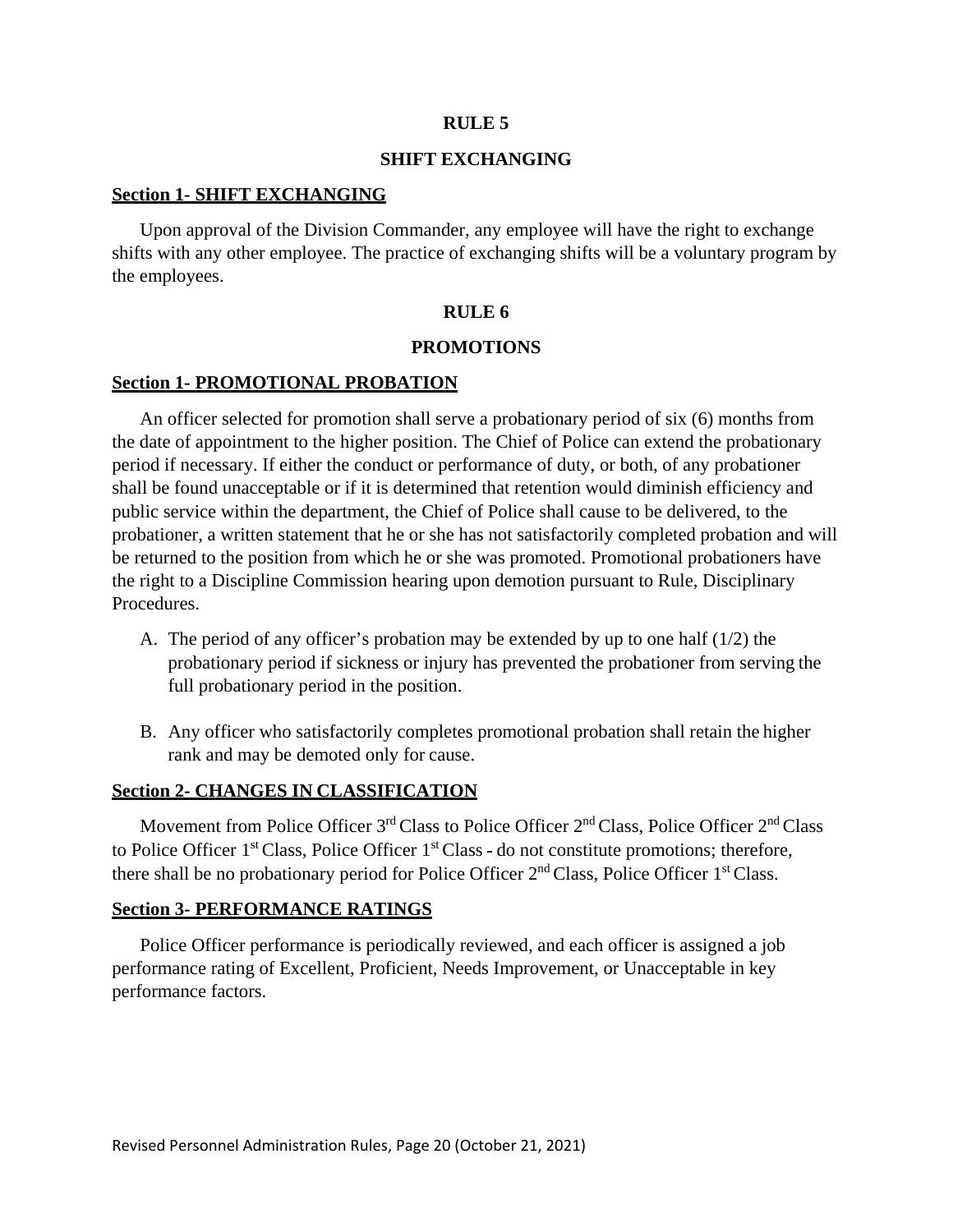# **Section 4- ELIGIBILITY TO MOVE FROM POLICE OFFICER 3rd CLASS to POLICE OFFICER 2nd CLASS**

Third Class Probationary Officers shall be eligible to move to the classification of Police Officer  $2<sup>nd</sup>$  Class upon completion of twelve (12) months of service from the date of hire, providing the officer has not received a job performance rating of Unacceptable in any performance factor on any evaluation during the twelve (12) months immediately preceding the date of reclassification.

# **Section 5- ELIGIBILITY TO MOVE FROM POLICE OFFICER 2nd CLASS to POLICE OFFICER 1st CLASS**

Police Officers 2<sup>nd</sup> Class shall be eligible to move to the classification of Police Officer 1<sup>st</sup> Class upon completion of not less than twelve (12) months service in the position of Police Officer 2nd Class, providing the officer has not received a job performance rating of Unacceptable in any performance factor on any evaluation during the twelve (12) months immediately preceding the date of reclassification.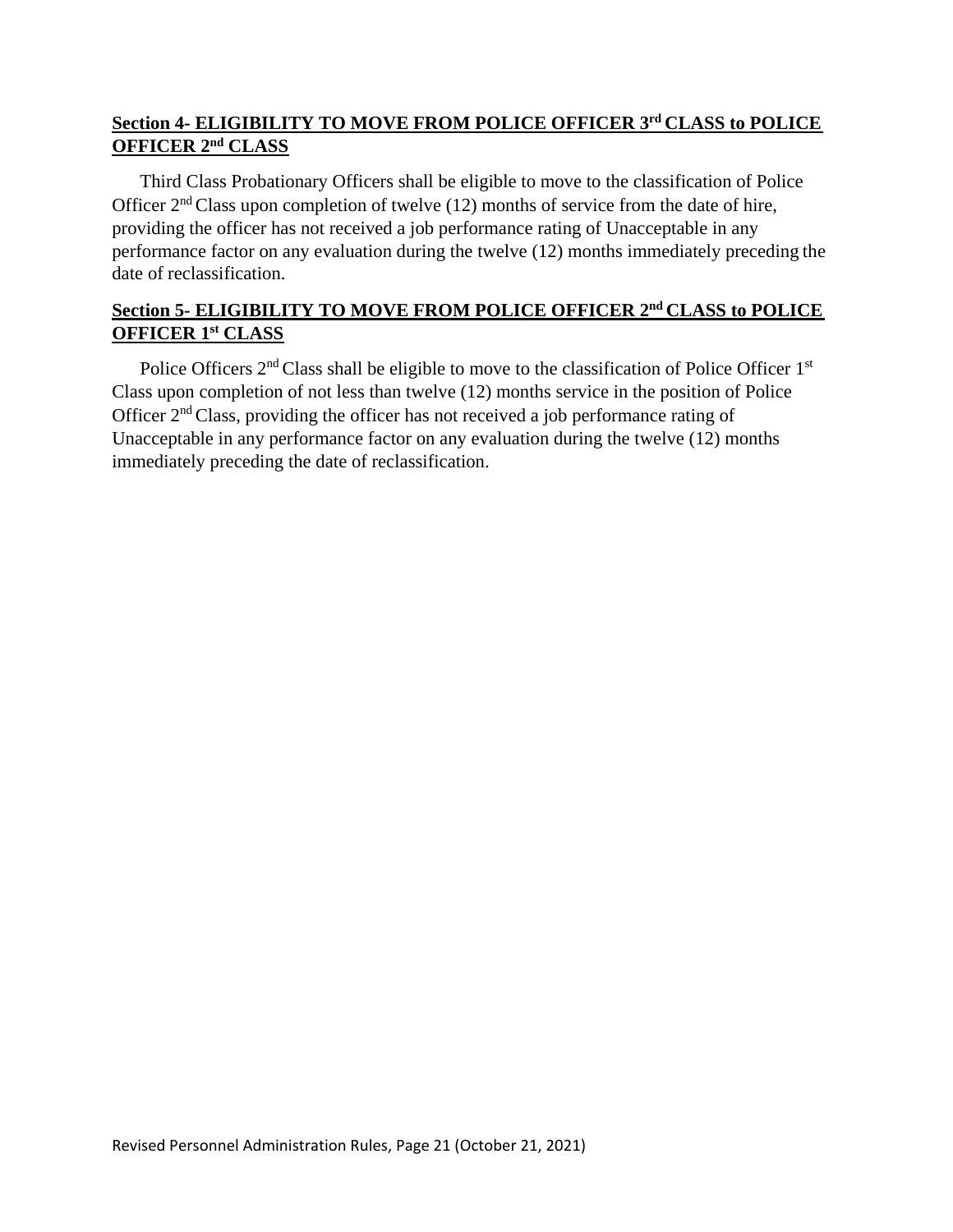# **Section 9- VACANCIES FILLED FROM PROMOTIONAL EXAMINATION REGISTERS**

Vacancies in the ranks of Corporal/Detective, Sergeant, and Lieutenant, shall be filled by the applicants who have taken the designated competitive examination(s) to test their qualifications for the particular position to which they seek promotion and whose names have been placed on the eligible register according to the following procedures:

- A. When a position in the classified Police Positions is to be filled, the Chief of Police shall appoint one (1) of three (3) candidates with the highest standings on the latest certified eligible register established for the position to be filled.
- B. Officers not promoted shall retain their relative position on the eligible register until the establishment of a new register. In the event there is a current eligible register, efforts will be made to fill the vacancy within thirty (30) working days of the occurrence of the vacancy. In the event that an examination must be held in order to establish an eligible register, efforts will be made to fill the vacancy within thirty (30) working days after establishment of the eligible register.
- C. All Lieutenants that meet the requirements for Captain are eligible to fill the vacancy. The Chief of Police can appoint any of the eligible Lieutenants to the rank of Captain.

# **Section 10- ELIGIBILITY FOR PROMOTIONAL APPOINTMENTS AND EXAMINATIONS**

- A. Officers from any rank seeking promotion will be ineligible for the following:
	- A written reprimand for one (1) year.
	- Anything greater than a written reprimand for two (2) years.
	- If the officer receives an unacceptable on an evaluation with no written reprimand the officer will not be eligible for one (1) year.
	- The effective date will be the day of the final disposition of the discipline.
	- Officer cannot be promoted during their disciplinary period. Officers may take the exam if their disciplinary period will expire within six (6) months. Once the officer becomes eligible they will be placed on the roster according to their ranking.
- B. If less than four (4) applicants are eligible to take the examination, no examination shall be given. If an officer is within their above stated disciplinary time they will not be considered eligible, even within one (1) year.
- C. A Police Officer  $1<sup>st</sup>$  Class shall be eligible to take an examination for promotion to the next higher rank of Corporal/Detective upon completion of at least five (5) years of police service, with at least three (3) of those five (5) years being served with the Pocatello Police Department, and holding an Idaho P.O.S.T. Intermediate Certification. Eligibility to take the examination will be extended to those officers who are within six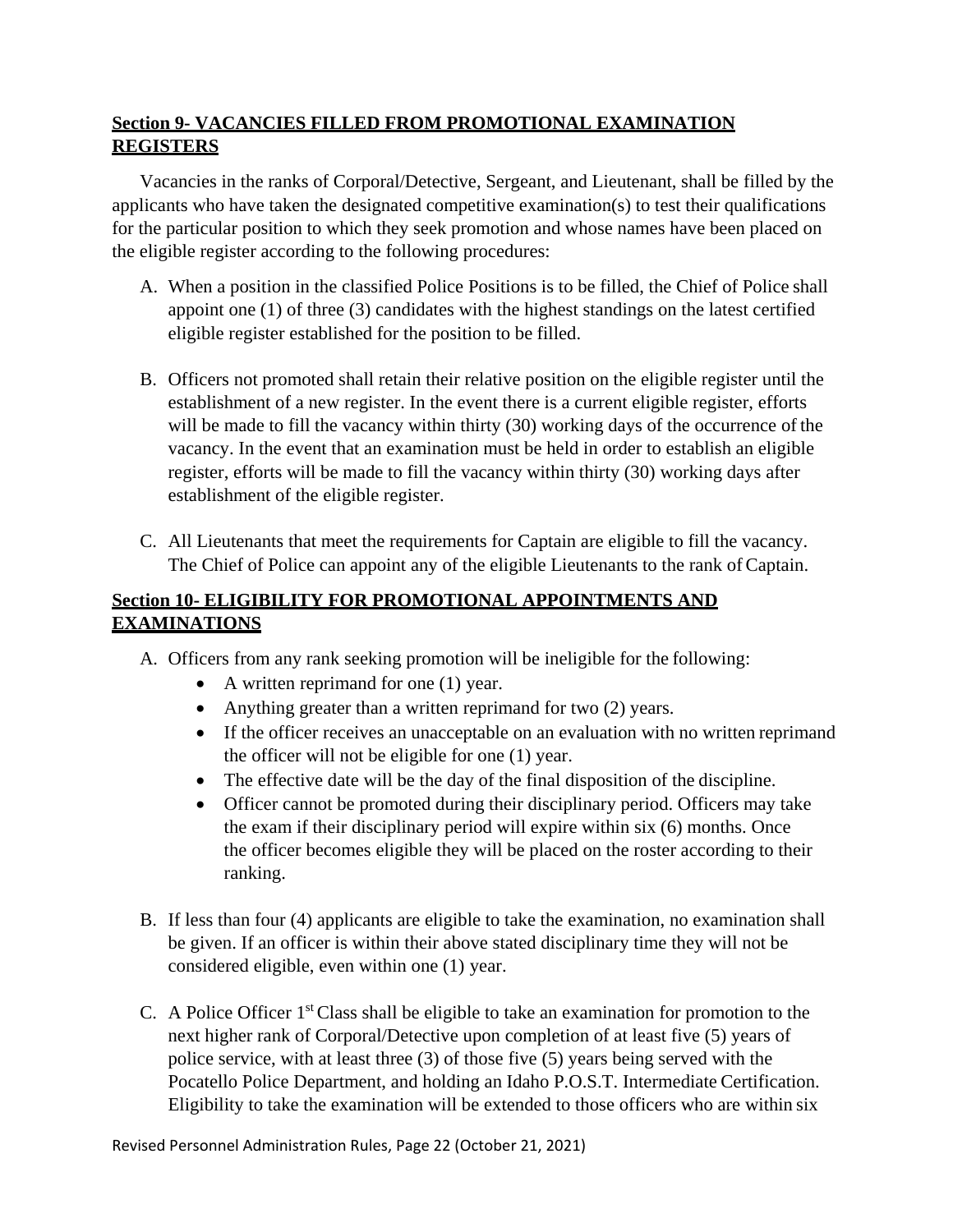(6) months of having completed the five (5) years of police service requirement; however, officers may not be promoted until they have completed the five (5) years of police service. Police officer shall mean a person in a position of Peace Office as established by the Idaho Peace Officers Standards and Training Council.

- D. A Corporal/Detective with an Idaho P.O.S.T. Advanced Certification, shall be eligible to take the examination for promotion to the next higher rank of Sergeant, upon completion of at least two (2) years of service at the rank of Corporal/Detective. The examination will be extended to those candidates who, at the time of the examination, are within six (6) months of completing the required two (2) years of service at the rank of Corporal/Detective, provided they will have completed the two (2) years of service in that rank prior to the date of promotion.
- E. A Sergeant with an Idaho P.O.S.T. Advance and Supervisory Certification, and at least thirty-two (32) college credits, shall be eligible for promotion to the next higher rank of Lieutenant, upon completion of at least two (2) years of service at the rank of Sergeant. The examination will be extended to those candidates who, at the time of the examination, are within six (6) months of completing the required two (2) years of service at the rank of Sergeant, provided they will have completed the two (2) years of service in that rank prior to the date of promotion.
- F. Lieutenants with an Idaho P.O.S.T. Management Certification, and at least sixty-four (64) college credits, shall be eligible for promotion to the next higher rank of Captain, upon completion of at least two (2) years of service at the rank of Lieutenant. The examination will be extended to those candidates who, at the time of the examination, are within six (6) months of completing the required two (2) years of service at the rank of Lieutenant, provided they will have completed the two (2) years of service in that rank prior to the date of promotion.
- G. If an officer accepts a promotion and later requests a reduction in rank prior to the expiration of the eligible register from which he or she was selected, the officer's name will be removed from the eligible register. The officer can re-test for a promotion during the next testing cycle.
- H. If an officer declines a promotion they will be taken out of the top three for the existing promotion. The officer will remain at their rank on the eligibility roster and may be considered for future promotional opportunities. If the officer declines a second opportunity to promote they will be removed from the list and can retest after the list expires.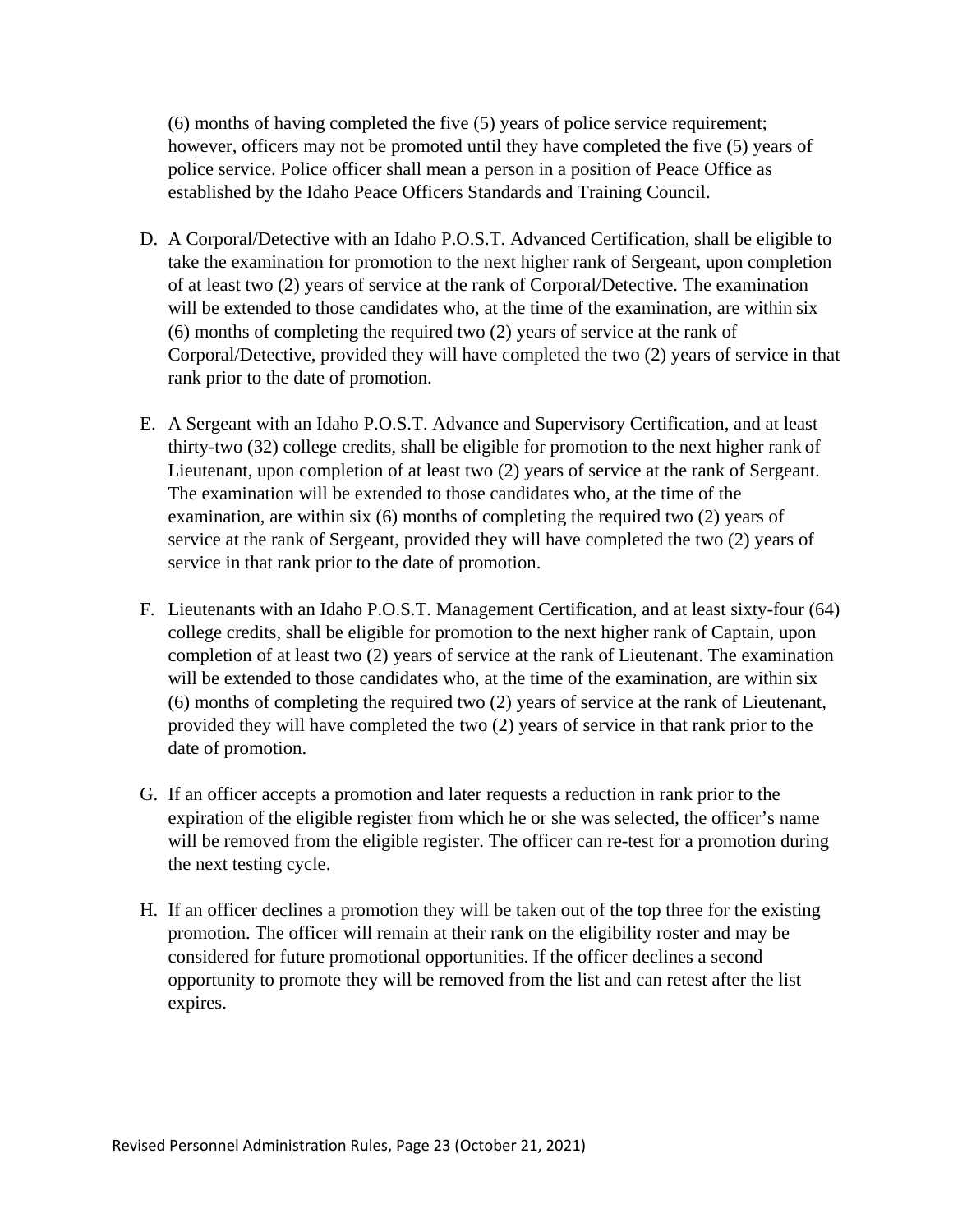#### **Section 11- GRANDFATHER CLAUSE**

Due to the recent changes to the promotional eligibility criteria a grandfather clause has been created for the fairest possible treatment of members. Any employee who was eligible to test for the next higher rank as of September  $30<sup>th</sup> 2016$ , but no longer meets the necessary criteria listed in Section 10 of this Rule, will continue to be eligible to test for said rank until such a time that they either meet the criteria listed in Section 10 of this Rule or are promoted to the next higher rank. Once promoted to the next higher rank those employees will then be required to meet the criteria listed in Section 10 of this Rule for any further promotions in rank. Paragraph A of Section 10 of this rule is not subject to the grandfather clause.

## **Section 12- NOTIFICATION OF PROMOTIONAL EXAMINATION**

- A. Exams will include but are not limited to a written examination, oral board, assessment labs, and promotion packets for the ranks of Corporal/Detective, Sergeant, Lieutenant, or Captain, shall be given whenever necessary to establish an eligible register which shall be valid for one (1) year.
- B. The Police Chief shall determine the date of the tests set forth in this rule and inform the eligible candidates of the date, time, place, and nature of the test at least thirty (30) calendar days prior to the date of the examination.
- C. Upon notification by the Police Chief of the eligible position, officers shall have no more than fourteen (14) calendar days to submit in writing to the Police Chief their desire to apply for the position. Only those who have notified the Chief of Police in writing of their desire to apply for the vacancy will be considered.
- D. All persons who have notified the Chief of Police in writing of their interest will be required to take the offered promotional examinations. If less than four (4) applicants notify the Chief of Police in writing of their desire to apply for the position, no assessment lab or written examinations will be given. If no written examination or assessment lab is given, review of member's personnel file will be evaluated and the applicant may be subject to an interview from members of Senior Staff. When less than four (4) people indicate an interest, the eligible register shall serve only to fill the immediate vacancy.
- E. No examination shall be given for any one rank more frequently than once every twelve (12) months unless the eligible register is exhausted and a position becomes vacant.

## **Section 13- NATURE OF THE PROMOTIONAL EXAMINATIONS**

A. Promotional examinations will include but are not limited to the outline below when there is an opening subject to this rule. The listed components will receive a numerical score. The eligible register shall be derived from the rankings obtained by adding the points from the following: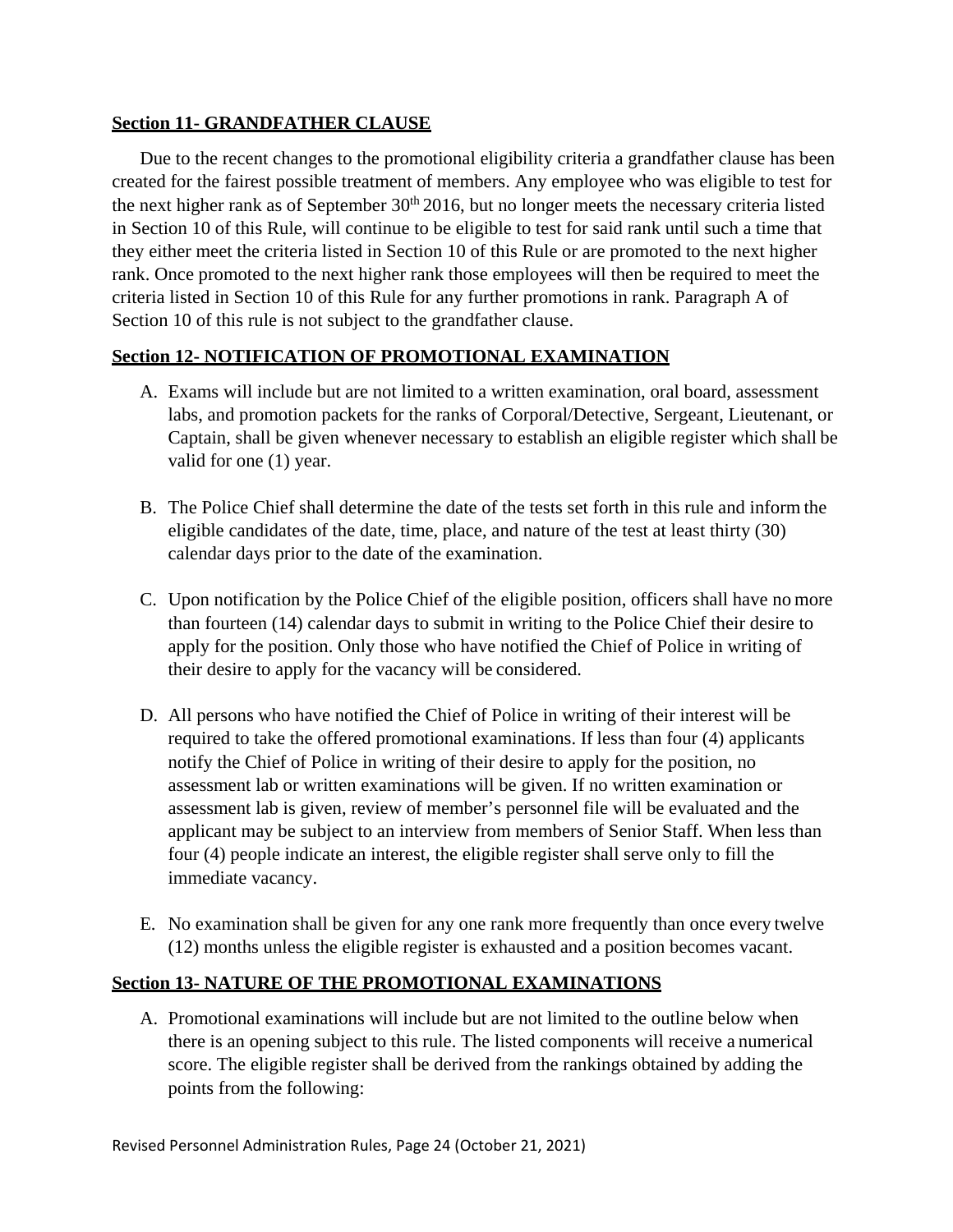- 1. Written Examination- A maximum of **100 points**. Candidate must score a minimum of **75 percent** to continue in the process. The score will be based on a curve.
- 2. Assessment lab- Candidates will be notified of the general conditions of the lab.
- 3. Promotion Packet/Career Path- Candidate must turn the packet in at a time determined by the Chief of Police or a designee. If the candidate does not score **75 percent (based on the curve)** on the written exam, there will be no points given for the Promotion Packet.
- 4. Oral Board- Once scores from the written examination are verified, and each candidate passes the above qualification they will be scheduled for an appointment to meet with the Oral Board. The Oral Board will consist of:
- o Corporal
	- $\blacksquare$  1 Lieutenant
	- $\blacksquare$  1 Sergeant
	- 1 Corporal/Detective
	- 1 Citizen (Civilian Manager)
	- 1 HR as Moderator
- o Sergeant
	- <sup>3</sup> Sworn members with at least 1 from within the department (Sergeant or above)
	- 1 Citizen (Civilian Manager)
	- 1 HR as Moderator
- o Lieutenant
	- 3 sworn members with at least 1 from within the department (Lieutenant or above)
	- 1 Citizen (Civilian Manager)
	- 1 HR as Moderator
- o Captain
	- 3 sworn members with at least 1 from within the department (Captain or above)
	- 1 Citizen (Civilian Manager)
	- 1 HR as Moderator
- 5. Longevity Points- **.04 points** per month of accredited service.
- B. The Promotional Packet/Career Path will be reviewed during the annual review of the PAR for recommendations.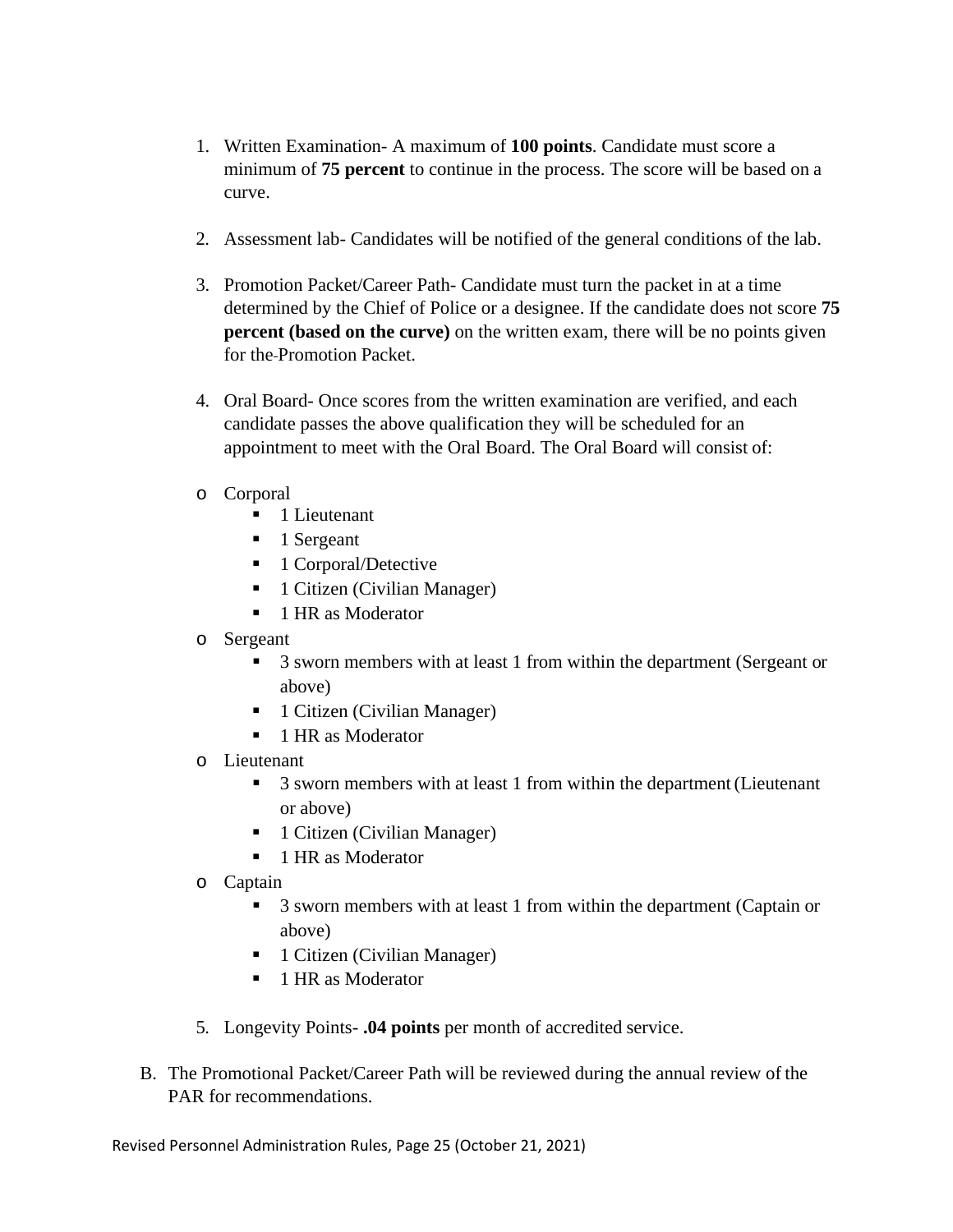- C. Challenges to the written exam:
	- a. Challenges to the written exam for Corporal/Detective and the Sergeant exams must be provided by the member in seven (7) calendar days.
	- b. The challenge must be specific to the question and the challenge material will be provided from the member.
	- c. The challenge board will consist of:
		- i. A Lieutenant
		- ii. A Captain
		- iii. A Union member
	- d. The board will have seven (7) calendar days to render a decision. Once a decision is made it will be provided to the member. If the member does not agree with the board they can appeal it to the Deputy Chief, who will have seven (7) calendar days to render a decision. If the member does not concur with the decision of the Deputy Chief they will have three (3) calendar days to notify the Chief of Police, who will have will be the final step in the appeal process. The Chief of Police will have seven (7) calendar days to render a decision.

# **Section 14- PREPARATION OF PROMOTIONAL EXAMINATIONS**

In preparing the examination, a representative from the Human Resources Department shall consult with the Chief of Police or his or her designated representative and/or with specially qualified persons or experts outside the Classified Service concerning the qualifications to be required of the applicants and data upon which the examination may be based. No applicant shall be consulted regarding the content for the examination. Prior to giving the examination, all examination content intended for use shall be in the exclusive possession and control of the examiner who shall be accountable to the department for the secrecy thereof.

## **Section 15- PROMOTIONAL EXAMINATION RESULTS REVIEW**

The scores derived from the examination, including the assessment lab, will be discussed individually with each candidate upon request in a post-examination interview to be conducted by the Chief of Police or his or her designee within thirty (30) calendar days of completion of the examination. The purpose of this interview will be to discuss with the candidate his or her areas of strengths and weaknesses as determined by the examination.

Senior Staff / Management will review the scores that are accumulated from HR, including placement on the promotional list.

## **Section 16- REGULATIONS FOR EXAMINATIONS**

- A. An examination shall be held in the presence of one (1) or more Human Resources Employee or their duly authorized representative(s).
- B. At the direction of the Examiner, time limits may be used. If time limits are used, they shall be fixed by the Examiner who shall 1) advise the applicants at the start of the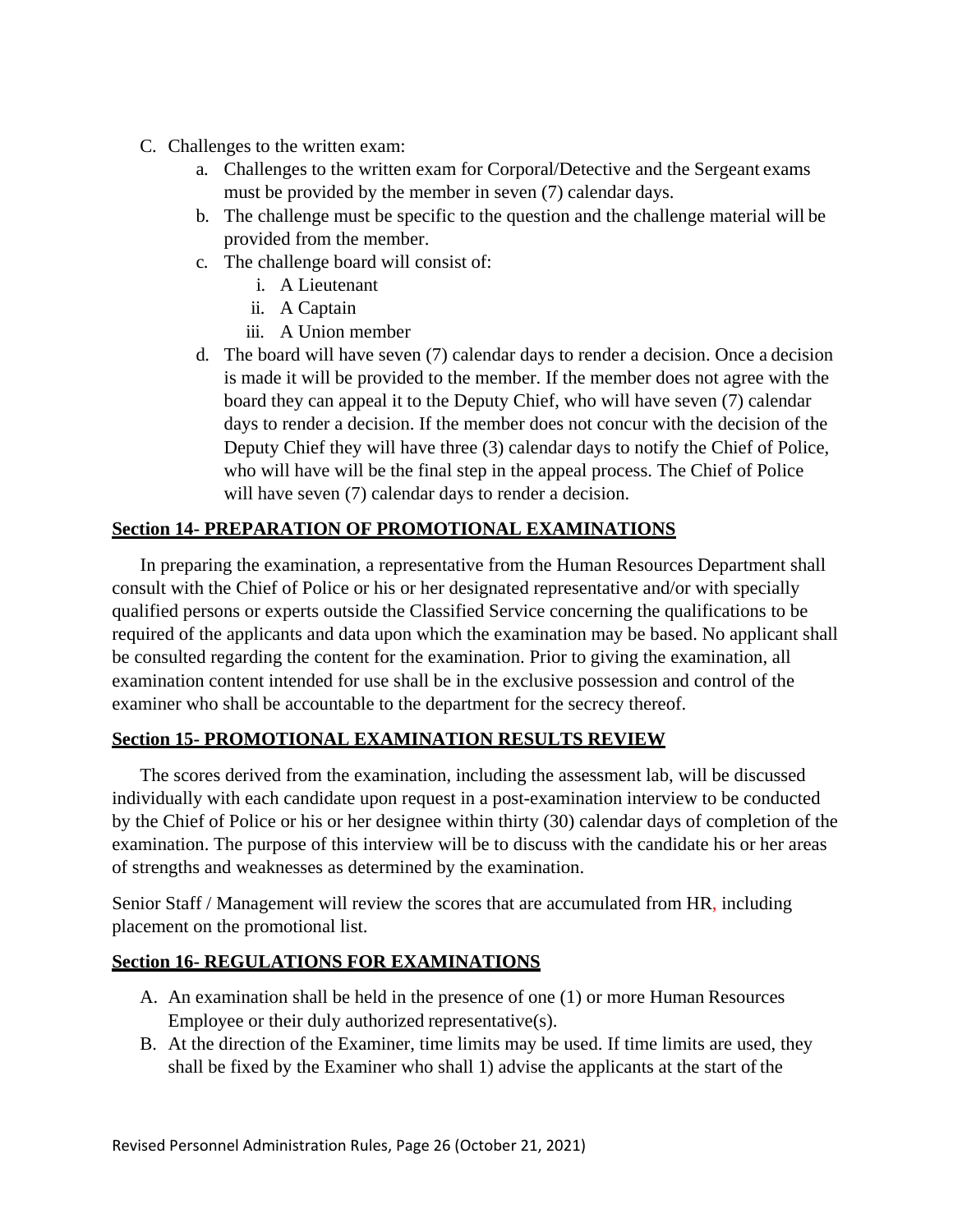examination and 2) during the examination to give adequate notice of elapsed time and time remaining.

- C. No book of reference or data of any kind shall be allowed during any examination unless required as part of the examination, unless required for specific exams.
- D. All papers pertaining to the examination shall be distributed at the same time, provided that no applicant shall receive testing materials prior to the actual time the applicant takes any portion of the exam.
- E. All examination papers shall be collected upon expiration of the time limit set, if a time limit is used.
- F. If an applicant withdraws from an examination, the applicant shall turn in all papers that he or she received.
- G. In case of irregularity in an examination, the Examiner shall make a written report to the Department and the Union, and the report shall be filed with the working papers of the examination.

#### **Section 17- PROTEST ON MANIFEST ERRORS IN GRADING**

A written request for review of the grading must be filed with the Human Resources Department within seven (7) calendar days of the date the notice is sent concerning the standing of the applicant. No change in rating will be made except for a manifest error in grading. The Human Resources Department shall have the power to correct any error and amend or revoke any schedule, register, or other paper or record where it appears that an error or injustice has been done. After an eligible register has been corrected, amended, or revoked, notice shall be given to all persons whose standings upon the list may be affected by the alterations. The reasons for every action shall be recorded

#### **Section 18- INITIAL APPOINTMENT AND PROMOTIONAL RE-EXAMINATION**

The Chief of Police shall have the power to order a re-examination of applicants whenever in his or her judgment the interest of the public service requires it.

# **Section 19- RETENTION OF INITIAL AND PROMOTIONAL EXAMINATION RESULTS**

The examination results for all applicants shall be retained by the Human Resources Department for a period of two (2) years from the date the initial results are announced or until another examination is conducted, whichever is later. Such examination results may then be disposed of in accordance with the City of Pocatello Records Policy.

# **Section 20- PENALTY FOR ATTEMPTING TO INFLUENCE AN EXAMINER OR HUMAN RESOURCES**

Any attempt on the part of an applicant (either by him or herself or through others with his or her knowledge) to influence or induce the Human Resources Department, or any Examiner or employee to give said applicant an undue advantage or to accord a special rating on an examination shall be sufficient cause for the rejection of the applicant and disciplinary action.